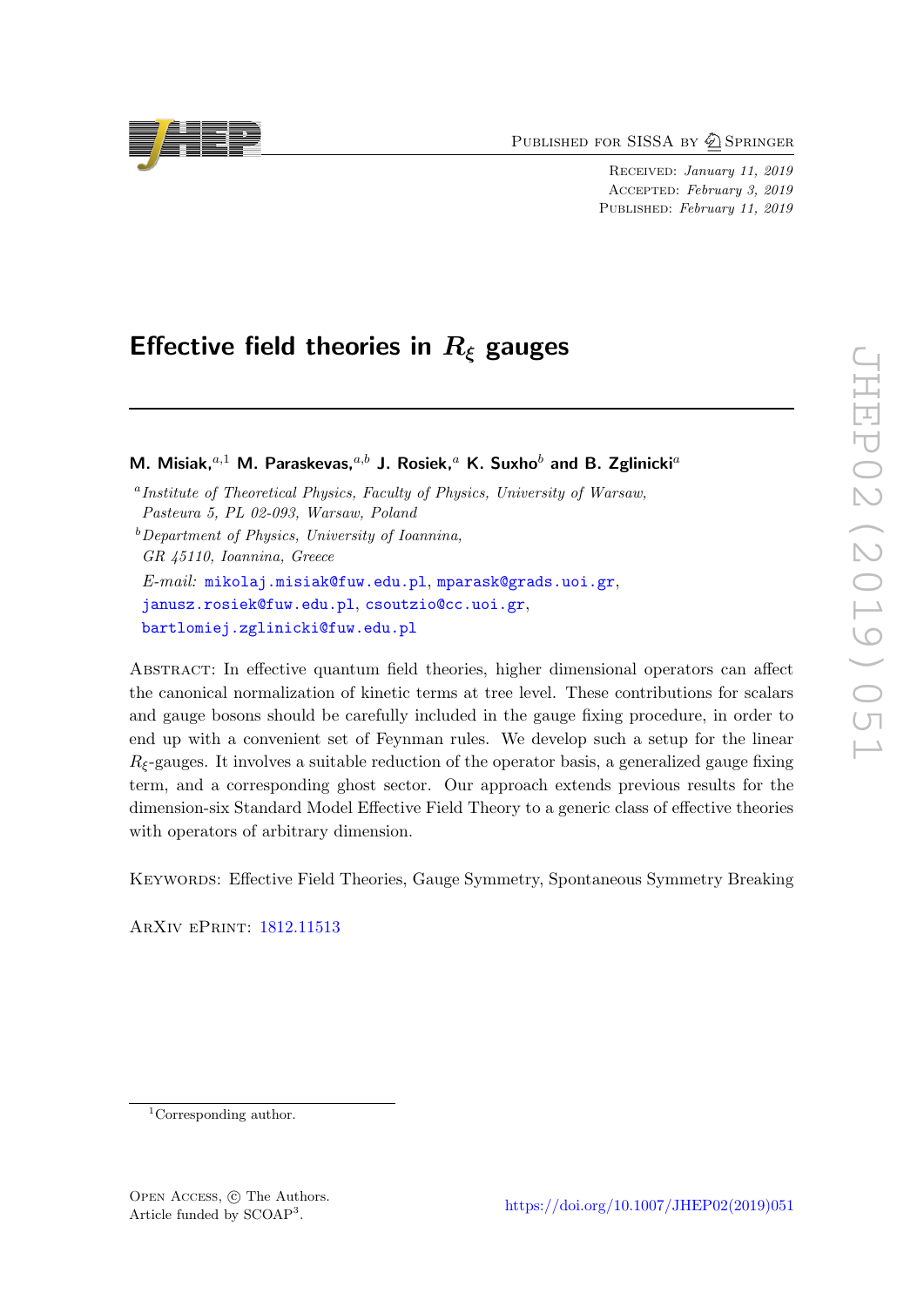#### Contents

| 1 Introduction                            | $\mathbf{1}$            |
|-------------------------------------------|-------------------------|
| 2 Operator basis reduction                | $\overline{\mathbf{2}}$ |
| 3 Gauge fixing                            | $\bf{6}$                |
| 4 Ghost sector and BRST                   | 8                       |
| 5 Summary                                 | 10                      |
| A The EFT building blocks                 | 10                      |
| <b>B</b> Distinct gauge-fixing parameters | 12                      |
| C Scalars in complex representations      | 13                      |
| D Gauge fixing in the SMEFT               | 14                      |

## <span id="page-1-0"></span>1 Introduction

The Higgs boson of the Standard Model (SM) remains the only particle discovered at the LHC so far, despite several years of searches at 13 TeV [\[1\]](#page-16-0). Thus, it becomes more and more likely that a sizeable energy gap between the new physics scale and the electroweak scale is present. In this region, the most convenient calculational framework is an Effective Field Theory (EFT) with only the SM degrees of freedom, the so-called SMEFT [\[2–](#page-16-1)[4\]](#page-16-2). Higherdimensional SMEFT operators can account for the neutrino masses and mixings, as well as for other indirect signals for beyond-SM physics that emerge with growing statistical significance in the magnetic moments of leptons  $[1, 5]$  $[1, 5]$  $[1, 5]$ , and in several B-meson decay channels (see, e.g., ref.  $[6]$ ).

Practical calculations within the SMEFT require introducing convenient gauge-fixing terms. In particular, it has been observed in refs. [\[7,](#page-16-5) [8\]](#page-16-6) that effects of higher-dimensional operators should be taken into account in the definition of  $R_{\xi}$  gauges to remove tree-level mixing between the gauge and would-be Goldstone (WBG) bosons, and to preserve simple relations among various masses. Explicit expressions for the dimension-six operator effects have been derived.

In the present paper, we extend the analysis of refs. [\[7,](#page-16-5) [8\]](#page-16-6) to a wide class of EFTs with operators of arbitrary dimension. We consider a generic local EFT with linearly realized gauge symmetry, and matter fields in arbitrary representations of the gauge group G. The matter fields are assumed to contain spin-0 fields that develop Vacuum Expectation Values (VEVs), and the Higgs mechanism takes place, giving mass to some of the gauge bosons. In such a case, tree-level mixing between the gauge and WBG bosons arises not only from the dimension-four part of the Lagrangian, but also from operators of arbitrarily high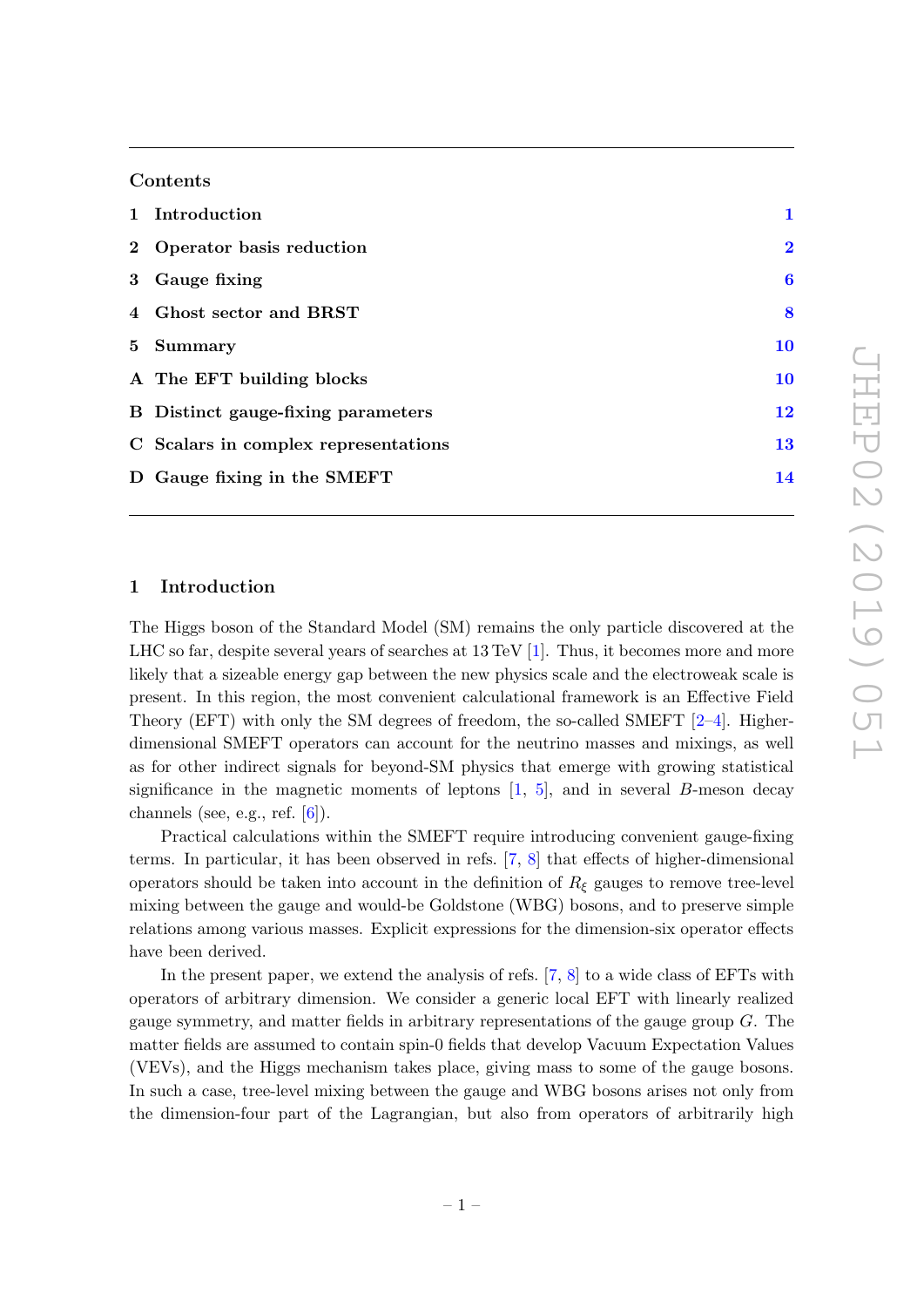dimension. To remove such a mixing with the help of  $R_{\xi}$  gauge-fixing terms, we are going to arrange our operator basis in a particular manner, using the equations of Motion (EOM) to simplify the bilinear terms. Next, after introducing the  $R_{\xi}$  gauge fixing in an appropriate manner, we shall verify that the standard relations between the gauge and WBG boson masses remain valid. Explicit expressions for the ghost terms and BRST transformations will be given.

Our article is organized as follows. In the next section, the operator basis simplification with the help of EOM is described. Section [3](#page-6-0) is devoted to defining the gauge fixing and deriving the mass relations. In section [4,](#page-8-0) the ghost sector and the BRST transformations are specified. We conclude in section [5.](#page-10-0) In appendix [A,](#page-10-1) we recall the arguments behind constructing the EFT operators from products of fields and their covariant derivatives. Appendix [B](#page-12-0) is devoted to generalizing our results to the case of several distinct gauge-fixing parameters. Appendix [C](#page-13-0) summarizes basic expressions for complex scalar field representations of G in the real notation. The specific example of SMEFT is discussed in appendix  $D$ .

# <span id="page-2-0"></span>2 Operator basis reduction

Let us consider an EFT that arises after decoupling [\[9\]](#page-16-7) of heavy particles whose masses are of the order of some scale  $\Lambda$ . We assume that the original theory at that scale is perturbative. The resulting EFT describes dynamics of light fields (with masses  $\ll \Lambda$ ) at energy scales much lower than  $\Lambda$ . It is given by the following Lagrangian

<span id="page-2-1"></span>
$$
\mathcal{L} = \mathcal{L}^{(4)} + \sum_{k=1}^{\infty} \frac{1}{\Lambda^k} \sum_{i} C_i^{(k+4)} Q_i^{(k+4)}, \qquad (2.1)
$$

where  $\mathcal{L}^{(4)}$  is the dimension-four ("renormalizable") part of  $\mathcal{L}$ , while  $Q_i^{(k+4)}$  $i^{(\kappa+4)}$  stand for dimension- $(k + 4)$  local operators built out of fields and their derivatives. They come with the Wilson coefficients  $C_i^{(k+4)}$  $i^{(k+4)}$ . Throughout the paper, we work at an arbitrary but *fixed* order N in the  $1/\Lambda^k$ -expansion, i.e. we are going to neglect terms of order  $1/\Lambda^{N+1}$  or higher.

Spin-0 degrees of freedom can always be described in terms of real scalar fields. They will be denoted collectively by  $\Phi$ . We are interested in situations when  $\Phi$  acquires a non-vanishing VEV  $\langle \Phi \rangle = v$  such that  $|v| \ll \Lambda$ . If v is not a singlet under G, some of the gauge fields  $A^a_\mu$  become massive via the Higgs mechanism. We assume absence of any other relevant contributions to the gauge boson masses (like, e.g., contributions from fermion-antifermion pair condensation).

To keep the notation compact, we absorb the gauge couplings into the structure constants  $f^{abc}$  and the gauge group generators  $T^a$ . Then the field strength tensor for all the gauge fields

$$
F_{\mu\nu}^a = \partial_\mu A_\nu^a - \partial_\nu A_\mu^a - f^{abc} A_\mu^b A_\nu^c, \qquad (2.2)
$$

as well as the covariant derivatives of  $\Phi$  and  $F_{\mu\nu}$ 

$$
D_{\mu}\Phi = (\partial_{\mu} + iA_{\mu}^{a}T^{a})\Phi, \qquad (D_{\rho}F_{\mu\nu})^{a} = \partial_{\rho}F_{\mu\nu}^{a} - f^{abc}A_{\rho}^{b}F_{\mu\nu}^{c} \qquad (2.3)
$$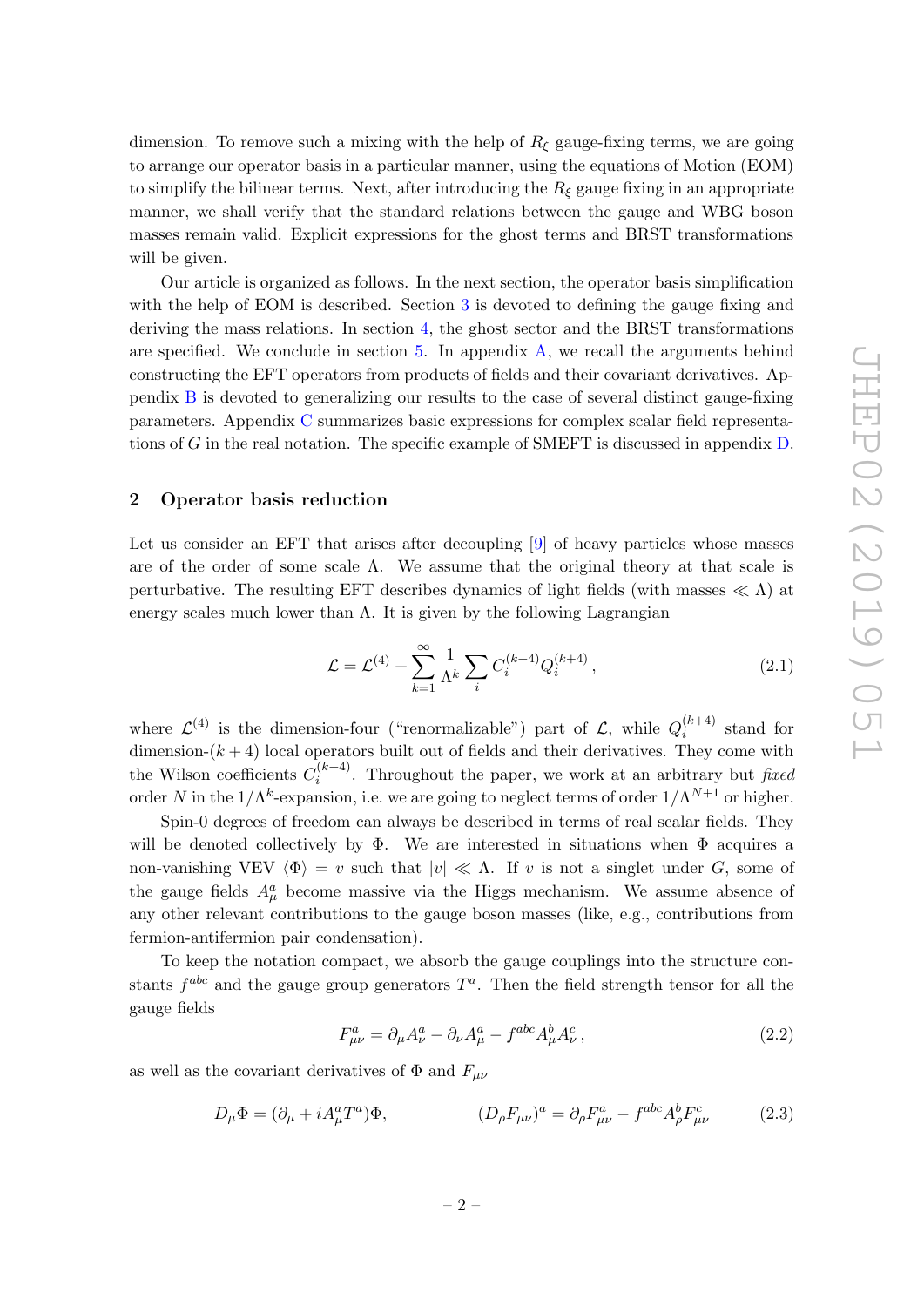are given by the above short-hand expressions even if the gauge group G is not simple, and/or  $\Phi$  resides in a reducible representation. The generators  $T^a$  of this representation are both hermitian and antisymmetric, which means that all their components are imaginary (see appendix  $C$ ).

Our goal in this section is selecting and simplifying all the terms in  $\mathcal{L}(2,1)$  that matter for tree-level two-point Green's functions for the scalar and gauge fields. Thus, we shall consider such operators L that contain bilinear terms in  $\varphi = \Phi - v$  and in the gauge fields  $A^a_\mu$ . Before gauge fixing, the part of  $\mathcal{L}^{(4)}$  that matters for our considerations is the one containing solely  $\Phi$  and  $A^a_\mu$ 

<span id="page-3-2"></span>
$$
\mathcal{L}_{\Phi,A}^{(4)} = \frac{1}{2} (D_{\mu} \Phi)^{T} (D^{\mu} \Phi) - \frac{1}{4} F_{\mu\nu}^{a} F^{a \mu\nu} - V(\Phi) , \qquad (2.4)
$$

where  $V$  is the scalar potential. Fermionic matter fields with half-integer spins have no effect on the bilinear terms we are after. We assume that no other bosonic degrees of freedom but  $\Phi$  and  $A^a_\mu$  are present in our EFT.<sup>[1](#page-3-0)</sup> Thus, all the terms in  $\mathcal{L}(2.1)$  $\mathcal{L}(2.1)$  that contain any other field but  $\Phi$  or  $A^a_\mu$  are going to be ignored from now on.

In this section, we treat  $\mathcal{L}(2.1)$  $\mathcal{L}(2.1)$  as the tree-level Lagrangian, before introducing gauge fixing and/or ultraviolet counterterms. It means that  $\mathcal L$  is a linear combination of gaugeinvariant operators that are built of gauge field strength tensors, matter fields, and their (multiple) covariant derivatives (see appendix [A\)](#page-10-1). It can be simplified with the help of EOM that take the following form

<span id="page-3-1"></span>
$$
D^{\mu}D_{\mu}\Phi = \boxed{HL}, \qquad (D^{\mu}F_{\mu\nu})^a = \boxed{HL}, \qquad (2.5)
$$

where  $\overline{HL}$  stands for either higher-dimensional or lower-derivative terms. By lowerderivative terms we mean terms containing a lower number of covariant derivatives. If two terms contain the same number of covariant derivatives, then the one containing a lower number of field strength tensors is considered to be "lower".

Simplification with the help of EOM may be understood as writing as many interactions as possible in terms of expressions that vanish by EOM, i.e. EOM-vanishing operators. Green's functions with single insertions of such operators have no effect on on-shell amplitudes [\[10](#page-16-8)[–17\]](#page-16-9). For this reason, such operators are often considered redundant, and are removed from the operator basis. Whenever multiple insertions of them matter, the right tool for the operator basis simplification are certain field redefinitions rather than the EOM themselves. However, the ultimate effect of such a procedure is that the simplified basis contains no EOM-vanishing operators (see, e.g., section 5 of ref. [\[17\]](#page-16-9)).

One should not forget that EOM-vanishing operators may be relevant as ultraviolet counterterms in renormalizing off-shell Green's functions, along with certain gauge-variant operators [\[11\]](#page-16-10). Since our current discussion is restricted to the tree-level Lagrangian only, we can determine its structure by setting all the EOM-vanishing and gauge-variant terms to zero.

Any gauge-invariant operator containing n scalar fields,  $m$  field strength tensors, and  $k$ covariant derivatives will be symbolically denoted by  $\Phi^n F^m D^k$ . The power k must be even

<span id="page-3-0"></span><sup>&</sup>lt;sup>1</sup>We neglect the gravitational interactions.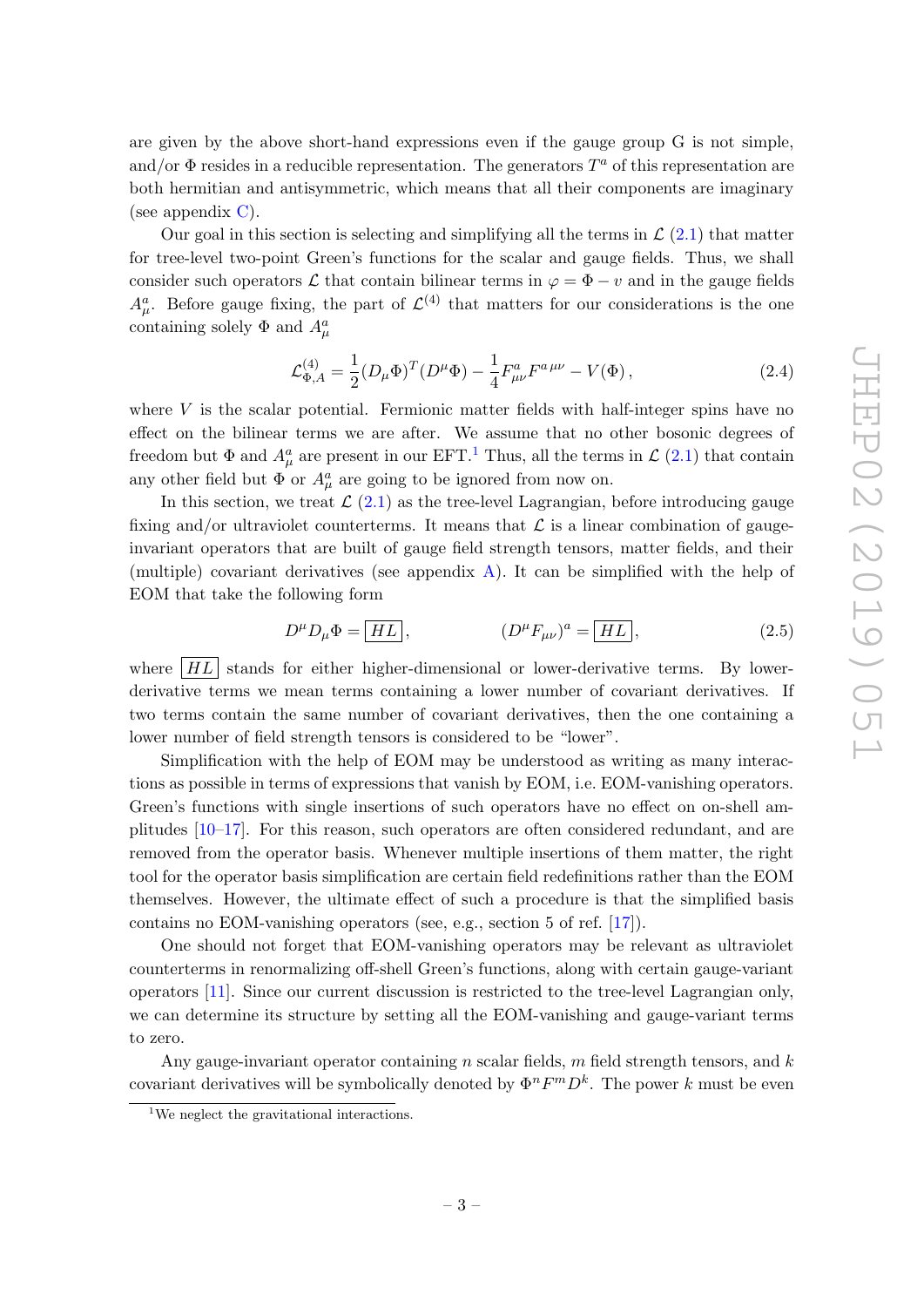due to Lorentz invariance. We shall show that the EOM allow to bring the Lagrangian into such a form that only  $\Phi^n$ ,  $\Phi^n D^2$  and  $\Phi^n F^2$  operators matter for the scalar and gauge boson bilinear terms.

First, let us realize that the bilinear terms in question can only originate from such products where at most two objects have vanishing VEVs. By "objects" we mean tensors F, scalar fields  $\Phi$  or (multiple) covariant derivatives of them written in any ordering. For instance, a contraction of four objects like  $(D_\mu \Phi)^T (D^\mu \Phi) F^a_{\nu \rho} F^{a \nu \rho}$  does not affect the bilinear terms because all the four objects have vanishing VEVs. On the other hand,  $(\Phi^T \Phi)(\Phi^T D^{\mu} D^{\nu} D_{\mu} D_{\nu} \Phi)$  can potentially affect the bilinear terms, because only one object there (the fourth covariant derivative of  $\Phi$ ) has a vanishing VEV.

We are not going to consider contractions involving  $\varepsilon_{\mu\nu\alpha\beta}$  in a separate manner. Since all our spin  $\neq 0$  objects (tensors F and covariant derivatives of something) have vanishing VEVs, the  $\varepsilon$  tensor can contract no more than two objects in the operators of interest. In such a case, it is easy to convince oneself that any contraction with  $\varepsilon$  can be written in terms of the dual tensor  $\tilde{F}$  and no explicit  $\varepsilon$ . In our considerations below, whenever  $F$ is being mentioned, in may sometimes mean also  $\widetilde{F}$ . If F is inserted into the l.h.s. of its EOM [\(2.5\)](#page-3-1), doing the same for  $\tilde{F}$  means using the Bianchi identity  $(D^{\mu}\tilde{F}_{\mu\nu})^a = 0$ .

We shall proceed as follows. After picking up an operator of dimension  $d$  that may matter for the bilinear terms in  $\varphi$  or  $A^a_\mu$ , we are going to use the EOM to express it in terms ("reduce it to") either dimension  $\geq d$  operators or lower-derivative ones. Such a procedure can be applied subsequently starting from the operators of lowest dimension, and then proceeding to higher dimensions. At a given dimension, we start from operators with the highest number of derivatives, and then proceed to lower-derivative ones. In this way, at each given dimension, all the operators with derivatives of  $F$ , and all the operators with multiple derivatives of Φ will turn out to be reducible. Higher-dimensional terms arising from the EOM at each step will eventually get shifted beyond the order  $1/\Lambda^N$  that has been assumed to be the highest one in our treatment of the EFT.

Let us begin with considering an operator containing  $D_{\mu_1} \dots D_{\mu_k} \Phi$  where some of the Lorentz indices are contracted. We can permute the derivatives (at the cost of introducing lower-derivative terms via  $[D_\mu, D_\nu] \sim F_{\mu\nu}$  to express the considered k-th derivative in terms of objects containing either more F tensors or  $D_{\mu}D^{\mu}\Phi$ . In the latter term, we apply the EOM for  $\Phi$  to reduce it to either higher-dimensional or lower-derivative terms. This way we can eliminate all the terms with contracted derivatives of a single  $\Phi$ , up to the highest dimension we would like to include.

Next, we consider a Lorentz-scalar operator containing  $D_{\mu_1} \dots D_{\mu_k} \Phi$  with  $k \geq 2$ , where none of the indices are contracted among themselves. They must be contracted with other objects carrying Lorentz indices to give an invariant operator. Since we allow only for two objects with non-vanishing VEVs, this other object must be either  $D^{\mu_{\sigma(1)}}\dots D^{\mu_{\sigma(k)}}\Phi$ , where σ is some permutation, or a (multiple) derivative of  $F$ <sup>[2](#page-4-0)</sup>. Shifting one of the  $D^{\mu_{\sigma(i)}}$  derivatives "by parts", we obtain either contracted derivatives acting on a single Φ (discussed above), or operators with three terms whose VEVs vanish.

<span id="page-4-0"></span><sup>&</sup>lt;sup>2</sup>For  $k = 2$ , we skip the option with  $F^{\mu_1 \mu_2}$ . In such a case,  $D_{\mu_1} D_{\mu_2} \Phi$  can be replaced by  $[D_{\mu_1}, D_{\mu_2}] \Phi \sim$  $F_{\mu_1\mu_2}^aT^a\Phi$ , and we obtain an operator with double F and no derivatives of  $\Phi$ , to be considered below.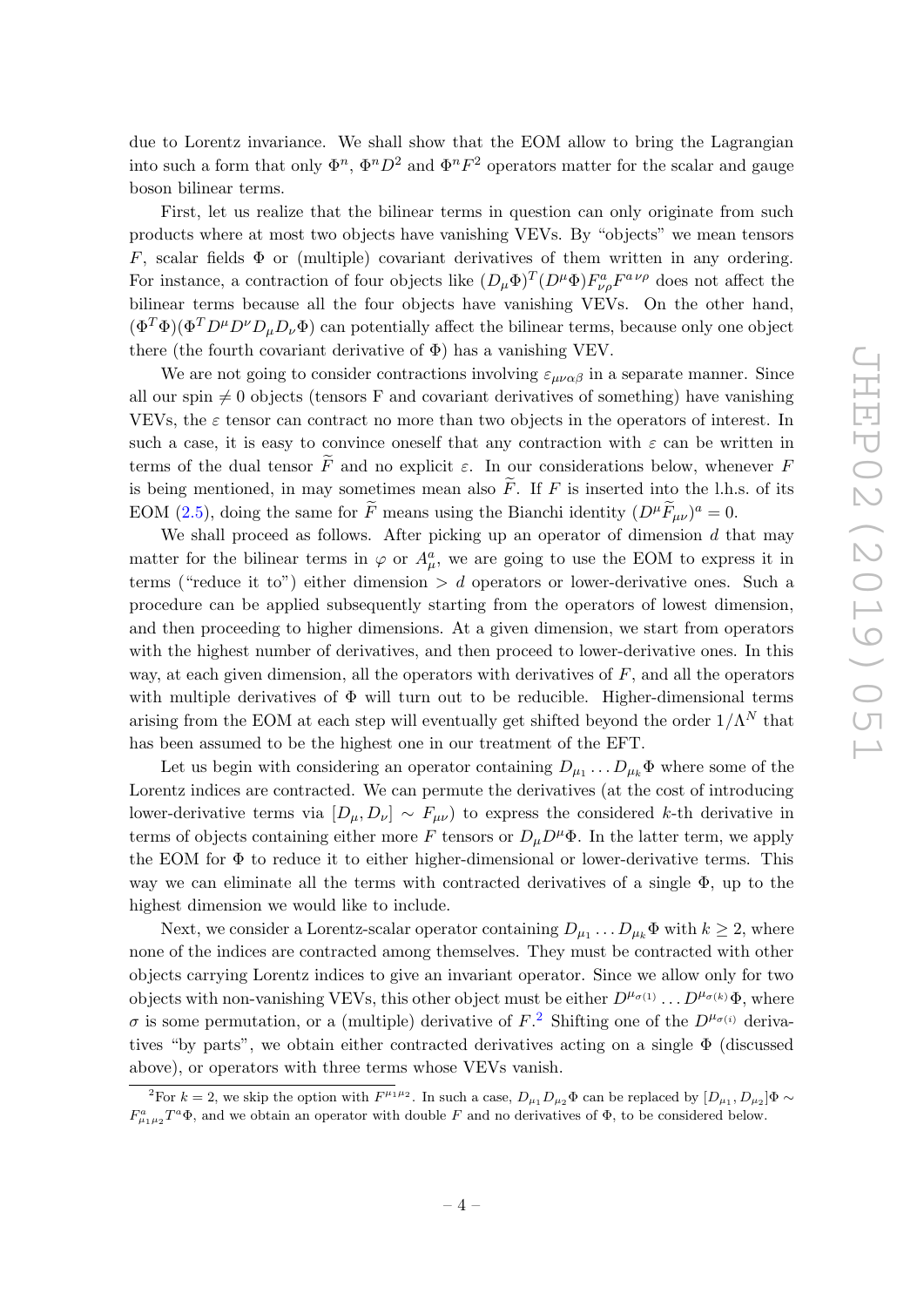Thus, what we have shown so far is that all the operators containing second and higher derivatives of  $\Phi$  can be either removed via EOM or do not affect the bilinear terms.

Now, let us consider operators containing at least one gauge field strength tensor F. These tensors have vanishing VEVs, so only one or two such tensors are allowed in the operators that affect the bilinear terms. If there is only one such tensor, its indices can be contracted either with some of the derivatives acting on the very  $F$ , or with the first derivative of  $\Phi$ . Since only a single derivative of  $\Phi$  is allowed at this point, one of the indices of  $F$  must be contracted with one of the derivatives acting on the very  $F$ . After a permutation of derivatives (which brings to life more  $F$ 's), we find a contraction  $[$ (...) $D^{\mu}F_{\mu\nu}]^a$  that reduces via EOM to higher-dimension or lower-derivative operators. Thus, all the operators with single  $F$  can either be removed via EOM or do not affect the bilinear terms.

It remains to discuss operators with double F. In this case, no derivative of  $\Phi$  allowed because three objects would have vanishing VEVs. Let us show that operators with derivatives acting on  $F$  can be removed, too. None of the  $F$ 's can be fully contracted with derivatives acting on any single object because this would bring us to the case with at least three F's via  $F^{\mu\nu}D_{\mu}D_{\nu}=\frac{1}{2}$  $\frac{1}{2}F^{\mu\nu}[D_{\mu}, D_{\nu}] \sim F^{\mu\nu}F_{\mu\nu}$ . On the other hand, if F is contracted with at least one derivative acting on the very  $F$ , we proceed as in the previously discussed case with a single  $F$ , arrive at the EOM for  $F$ , and get moved to higher-dimension or lower-derivative operator classes. Thus, the only remaining options for contractions of Lorentz indices are:

$$
Y^{ab} [(\ldots)(D_{\mu} F_{\nu\rho})]^a [(\ldots)(D^{\mu} F^{\nu\rho})]^b \text{ or } Y^{ab} [(\ldots)(D_{\mu} F_{\nu\rho})]^a [(\ldots)(D^{\nu} F^{\mu\rho})]^b , \qquad (2.6)
$$

where  $(\ldots)$  stand for possible extra derivatives, while  $Y^{ab}$  is built out of the  $\Phi$  fields only (with no derivatives). The first of the above options can be converted to the second one with the help of the Bianchi identity<sup>[3](#page-5-0)</sup>  $(D_{\mu}F_{\nu\rho})^a=0$ . In the second option, we shift  $D_{\mu}$ from the middle term "by parts". After doing this, we ignore all the terms with derivatives of Φ or commutators of covariant derivatives because they contain more than two terms with vanishing VEV's. This way we arrive at

$$
Y^{ab} [(\ldots)(F_{\nu\rho})]^a [(\ldots)(D^{\nu}D_{\mu}F^{\mu\rho})]^b , \qquad (2.7)
$$

where the EOM for  $F$  can be applied, reducing the considered expression to higherdimensional or lower-derivative terms.

At this point, our EFT Lagrangian (at the considered arbitrary but fixed order in  $1/\Lambda$ ) already has the desired property, namely that only the  $\Phi^n$ ,  $\Phi^n D^2$  and  $\Phi^n F^2$  operators matter for the scalar and gauge boson bilinear terms. As far as the  $\Phi^n F^2$  operators are concerned, we can now remove the possibility  $Y^{ab}F^a_{\mu\nu}\tilde{F}^{b\,\mu\nu}$ , in which case the only possible bilinear term is a total derivative.

<span id="page-5-0"></span><sup>&</sup>lt;sup>3</sup>If the considered tensor is  $\tilde{F}$ , we do the same via the EOM for F, up to higher-order and/or lowerderivative terms.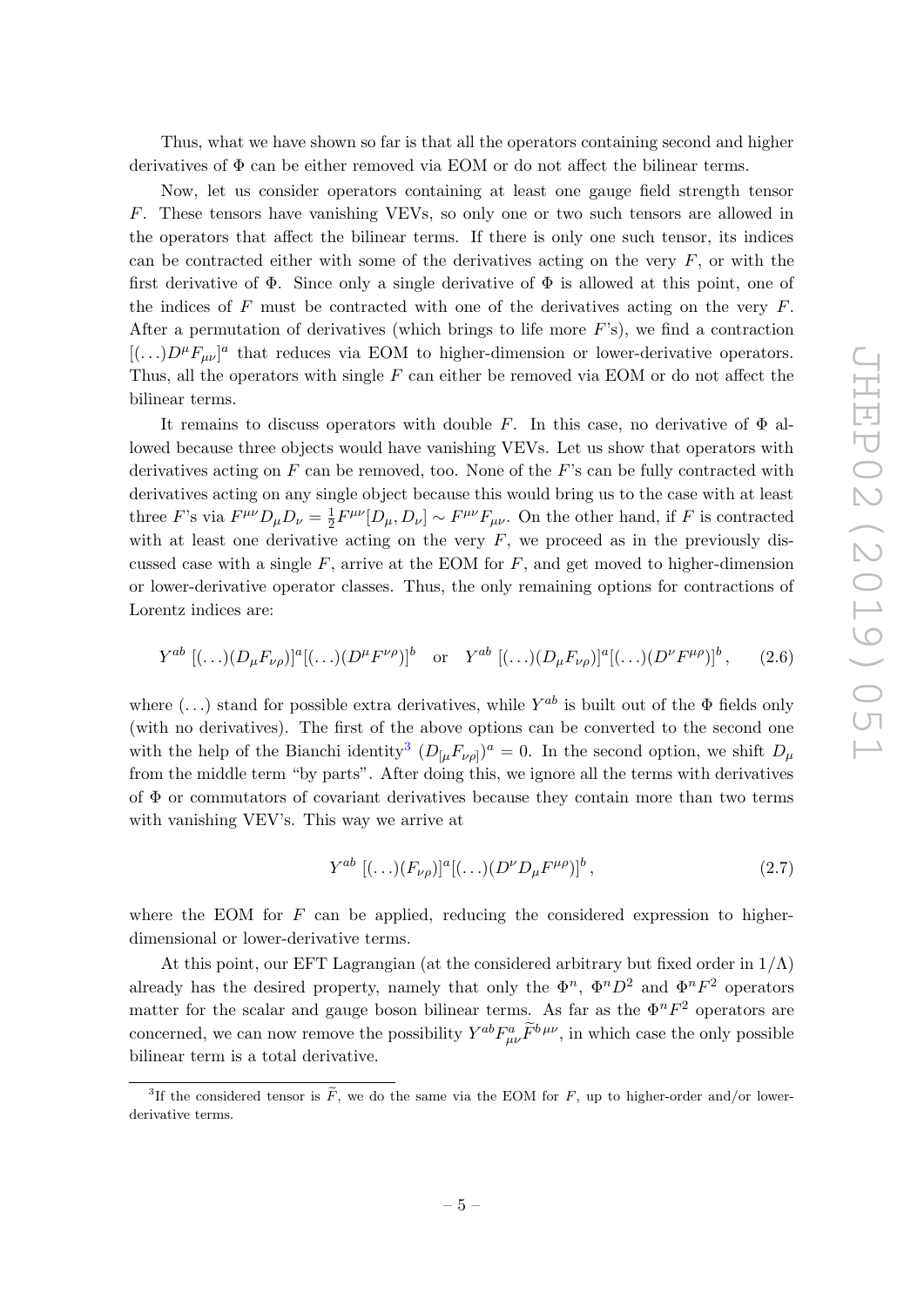#### <span id="page-6-0"></span>3 Gauge fixing

We have organized our Lagrangian in such a way that only operators with at most first derivatives of  $\Phi$  and no derivatives of F matter for the bilinear terms in  $\varphi = \Phi - v$  and  $A^a_\mu$ . All such operators belonging to the classes  $\Phi^n D^2$  and  $\Phi^n F^2$  form a (gauge-invariant) part of the Lagrangian  $\mathcal{L}(2.1)$  $\mathcal{L}(2.1)$  that can be written in the following form

<span id="page-6-1"></span>
$$
\mathcal{L}_{J,K} = -\frac{1}{4} F^{a}_{\mu\nu} J^{ab} [\Phi] F^{b\,\mu\nu} + \frac{1}{2} (D_{\mu} \Phi)_i K_{ij} [\Phi] (D^{\mu} \Phi)_j , \qquad (3.1)
$$

where the Φ-dependent matrices J and K are symmetric. They form a series in  $1/\Lambda$  with the leading  $(1/\Lambda^0)$  contributions coming from  $\mathcal{L}_{\Phi,A}^{(4)}$  [\(2.4\)](#page-3-2), and being equal to  $\delta_{ij}$  and  $\delta^{ab}$ , respectively. Non-leading terms are polynomial in  $\Phi/\Lambda$ , and depend on the Wilson coefficients.

The form of eq.  $(3.1)$  has been used in ref.  $[8]$  to fix the gauge for the dimension-six SMEFT using the Background Field Method (BFM). In that paper, one can find explicit expressions for J and K at  $\mathcal{O}(1/\Lambda^2)$ , as they appear in this particular EFT. Note that the operator reduction presented in the previous section ensures that eq. [\(3.1\)](#page-6-1) still holds at higher orders in the SMEFT expansion. This is required for extending the BFM beyond the dimension-six level, and it would not be guaranteed without the prior use of EOM. If the higher-derivative terms were not eliminated from the bilinear terms via the EOM, they would need to be treated as interactions affecting two-point functions at the tree level.

Let us note that a derivation of explicit expressions for  $J[\Phi]$  and  $K[\Phi]$  in cases when multiple insertions of EOM-vanishing operators might matter should be based on field redefinitions [\[16,](#page-16-11) [17\]](#page-16-9) rather than simply setting the EOM-vanishing operators to zero.

We now return to our main task, which is to present a formalism for  $R_{\xi}$  gauges in generic EFTs. We focus on the bilinear terms in eq.  $(3.1)$  that arise when J and K are set to their expectation values, i.e.

<span id="page-6-4"></span>
$$
J^{ab}[\Phi] \to J^{ab}[v] \equiv J^{ab} \quad \text{and} \quad K_{ij}[\Phi] \to K_{ij}[v] \equiv K_{ij} \,. \tag{3.2}
$$

Now  $\mathcal{L}_{J,K}$  can be written as

<span id="page-6-2"></span>
$$
\mathcal{L}_{J,K} = -\frac{1}{4} A_{\mu\nu}^T J A^{\mu\nu} + \frac{1}{2} (D_{\mu} \Phi)^T K (D^{\mu} \Phi) + \dots,
$$
\n(3.3)

where  $A^a_{\mu\nu} \equiv \partial_\mu A^a_\nu - \partial_\nu A^a_\mu$ . The terms denoted with ellipses in the above equation describe interactions of three or more fields, and are irrelevant for our  $R_{\xi}$  gauge fixing procedure. In specific models, the structure of the matrices  $J$  and  $K$  can be constrained by the remaining local or global symmetries of the theory. This happens, in particular, in the SMEFT see appendix [D.](#page-14-0)

Expanding the covariant derivatives in the second term of eq. [\(3.3\)](#page-6-2), using integration by parts, and taking into account that  $K$  is a symmetric matrix, one obtains the usual "unwanted" term

<span id="page-6-3"></span>
$$
\mathcal{L}_{A\varphi} = -i \left( \partial^{\mu} A_{\mu}^{a} \right) \left[ \varphi^{T} K T^{a} v \right] , \qquad (3.4)
$$

that describes the gauge and WBG boson mixing. In a convenient setup for perturbative calculations, the  $R_{\xi}$  gauge fixing term should remove this unwanted mixing.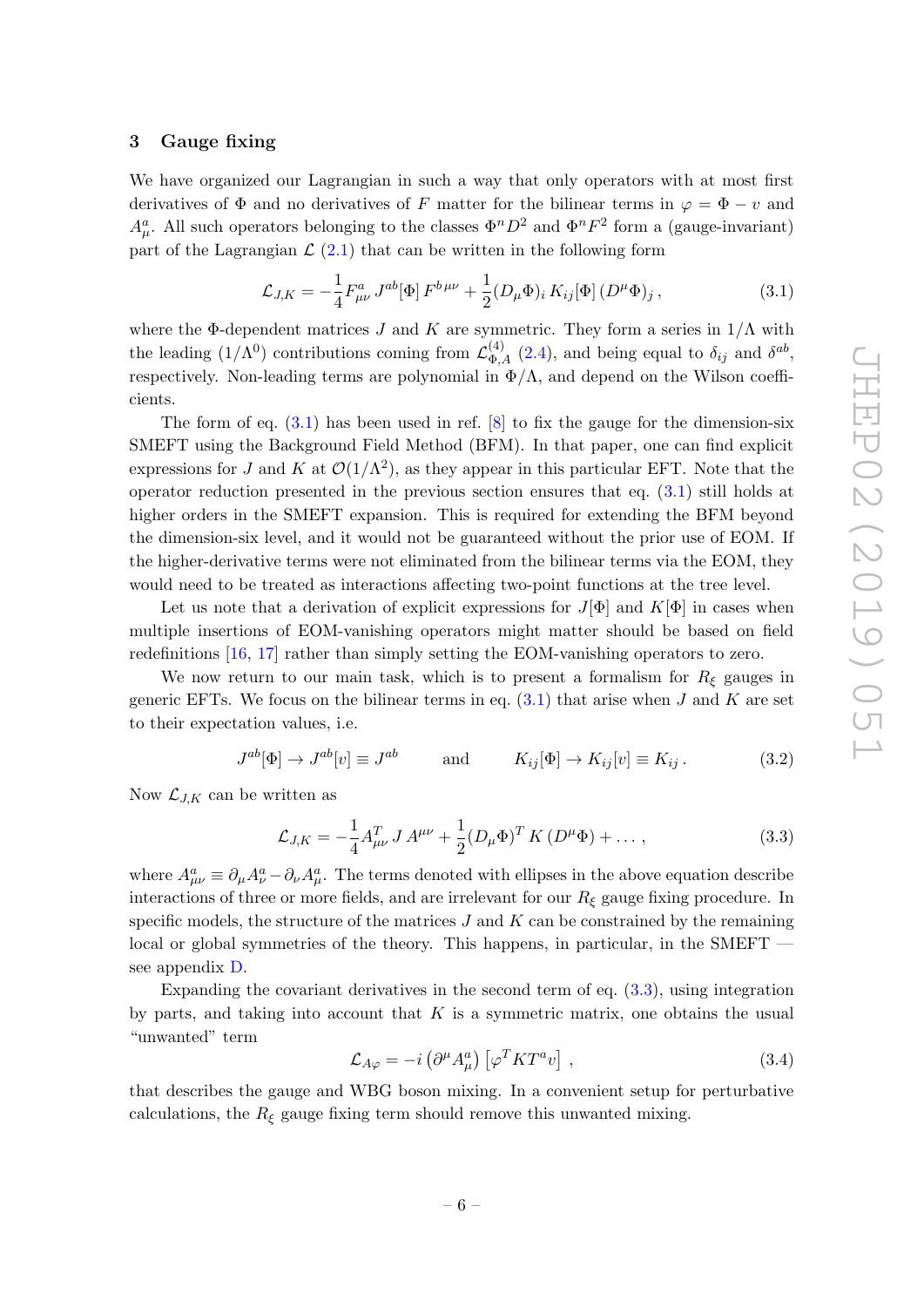The scalar fields in the square brackets in eq. [\(3.4\)](#page-6-3) are identified as the WBG bosons. They correspond to excitations of the scalar fields  $\varphi$  along orbits of the gauge group in directions of the broken generators. The remaining excitations of  $\varphi$  (that correspond to physical scalars) span a space that is also determined by eq. [\(3.4\)](#page-6-3). It is the space that is orthogonal to all the  $T^a v$  vectors, with "orthogonality" defined by the scalar product K. Thus, operators suppressed by powers of  $\Lambda$  that affect K do have influence on our identification of the WBG and physical excitations of  $\varphi$ .

Before introducing the gauge fixing, the WBG excitations are massless. It is guaranteed by gauge invariance of the full scalar potential that includes both  $V(\Phi)$  from  $\mathcal{L}^{(4)}$  [\(2.4\)](#page-3-2), and all the relevant contributions from higher-dimensional operators.

Let us now introduce the  $R_{\xi}$  gauge fixing term

<span id="page-7-1"></span>
$$
\mathcal{L}_{GF} = -\frac{1}{2\xi} \mathcal{G}^a J^{ab} \mathcal{G}^b \qquad \text{with} \qquad \mathcal{G}^a = \partial^\mu A^a_\mu - i\xi (J^{-1})^{ac} \left[ \varphi^T K T^c v \right]. \tag{3.5}
$$

It is straightforward to check that the "unwanted" mixing of eq. [\(3.4\)](#page-6-3) cancels in the sum  $\mathcal{L}_{J,K} + \mathcal{L}_{\text{GF}}$ . The bilinear terms in this sum read

$$
\mathcal{L}_{\text{kin,mass}} = -\frac{1}{4} A_{\mu\nu}^T J A^{\mu\nu} + \frac{1}{2} A_{\mu}^a \left[ v^T T^a K T^b v \right] A^{b\mu} + \frac{1}{2} (\partial_{\mu} \varphi)^T K (\partial^{\mu} \varphi) \n- \frac{1}{2\xi} (\partial^{\mu} A_{\mu})^T J (\partial^{\nu} A_{\nu}) - \frac{\xi}{2} \left[ \varphi^T K T^a v \right] (J^{-1})^{ab} \left[ v^T T^b K \varphi \right].
$$
\n(3.6)

The last term is the WBG boson mass matrix that comes solely from  $\mathcal{L}_{GF}$ . The physical scalar mass terms (coming from the full scalar potential) are not included in the above equation.

Let's diagonalize the above kinetic and mass terms. The matrices  $J$  and  $K$  are symmetric and strictly positive-definite because  $|v| \ll \Lambda$ . Thus, they are diagonalizable and invertible. Moreover, they possess positive-definite square roots that are also symmetric and invertible. We can use them to redefine the scalar and gauge boson fields as follows:

<span id="page-7-2"></span><span id="page-7-0"></span>
$$
\tilde{\varphi}_i = \left(K^{\frac{1}{2}}\right)_{ij} \varphi_j, \qquad \tilde{A}^a_\mu = \left(J^{\frac{1}{2}}\right)^{ab} A^b_\mu. \tag{3.7}
$$

After such a redefinition, we get

<span id="page-7-3"></span>
$$
\mathcal{L}_{\text{kin,mass}} = -\frac{1}{4} \tilde{A}^T_{\mu\nu} \tilde{A}^{\mu\nu} + \frac{1}{2} \tilde{A}^T_{\mu} (M^T M) \tilde{A}^{\mu} + \frac{1}{2} (\partial_{\mu} \tilde{\varphi})^T (\partial^{\mu} \tilde{\varphi}) \n- \frac{1}{2\xi} (\partial^{\mu} \tilde{A}_{\mu})^T (\partial^{\nu} \tilde{A}_{\nu}) - \frac{\xi}{2} \tilde{\varphi}^T (M M^T) \tilde{\varphi}.
$$
\n(3.8)

The kinetic terms have already acquired the canonical form, while the mass matrices are given in terms of

<span id="page-7-4"></span>
$$
M_j^{\ b} \equiv \left[ K^{\frac{1}{2}} \left( iT^a \right) v \right]_j \left( J^{-\frac{1}{2}} \right)^{ab} . \tag{3.9}
$$

The above matrix is not a square one (in general) because the scalars and gauge bosons usually reside in representations of different dimensionality. Below, we denote the number of real scalar fields by  $m$ , and the number of gauge bosons by  $n$ , which means that  $M$  is a real  $m \times n$  matrix.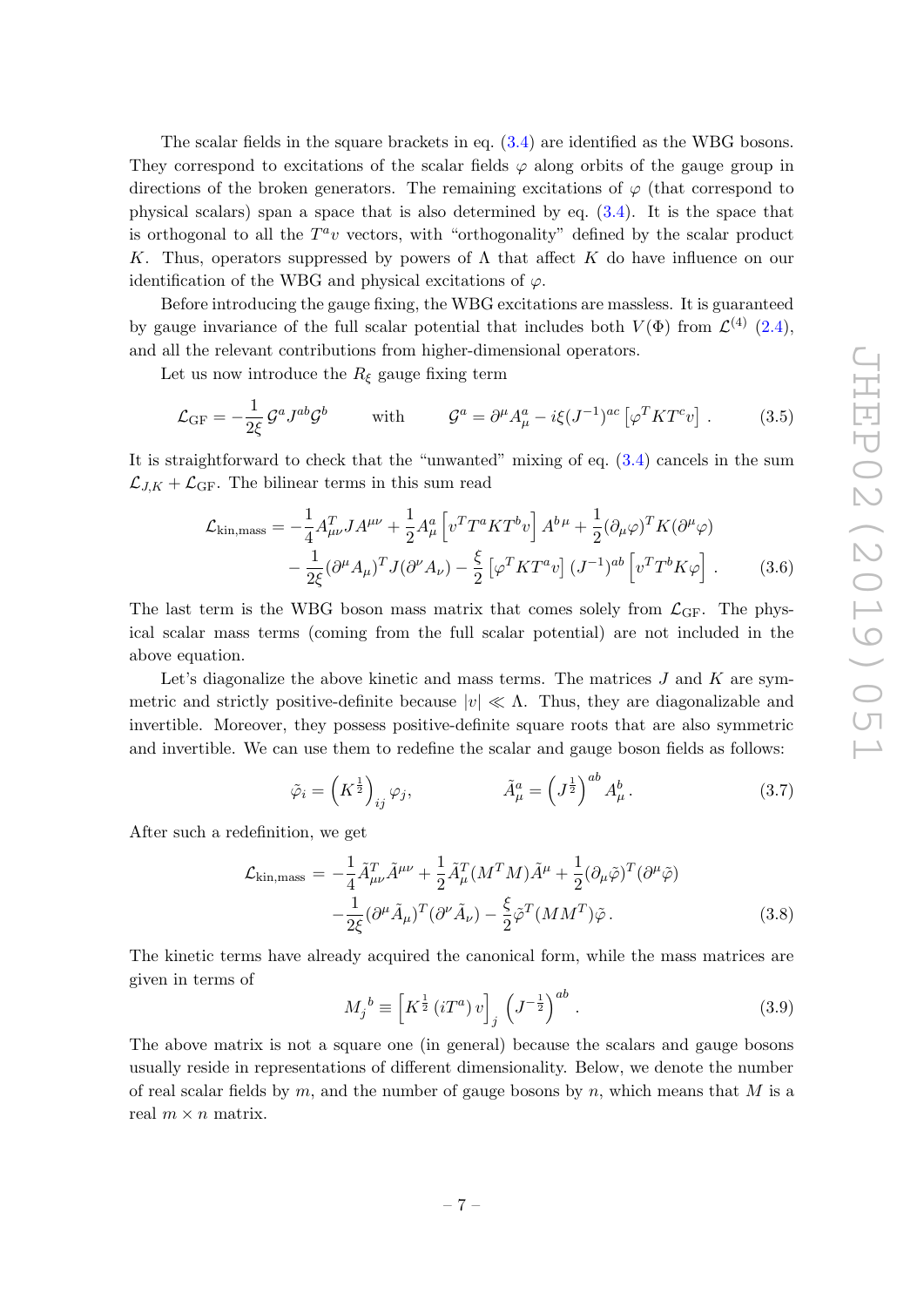To diagonalize the mass matrices, one can apply the Singular Value Decomposition (SVD)

<span id="page-8-5"></span>
$$
M = U^T \Sigma V \tag{3.10}
$$

with certain orthogonal matrices  $U_{m\times m}$  and  $V_{n\times n}$ , as well as a diagonal one  $\Sigma_{m\times n}$  (i.e. a non-square matrix such that  $\Sigma_j^b = 0$  when  $j \neq b$ ). Consequently,

$$
MM^T = U^T(\Sigma \Sigma^T)U \quad \text{and} \quad M^T M = V^T(\Sigma^T \Sigma) V. \quad (3.11)
$$

Therefore, applying  $U$  and  $V$  respectively on the scalar and gauge boson multiplets

<span id="page-8-4"></span>
$$
\phi_i = U_{ij}\tilde{\varphi}_j,\qquad W^a_\mu = V^{ab}\tilde{A}^b_\mu\tag{3.12}
$$

gives the diagonal mass matrices

$$
m_{\phi}^{2} = \Sigma \Sigma^{T} = \begin{bmatrix} D_{p} \\ 0 \end{bmatrix}_{m \times m} \quad \text{and} \quad m_{W}^{2} = \Sigma^{T} \Sigma = \begin{bmatrix} D_{p} \\ 0 \end{bmatrix}_{n \times n} . \quad (3.13)
$$

Although  $m_{\phi}^2$  and  $m_W^2$  are in general of different dimension, this is only due to their null spaces. The diagonal blocks  $D_p$  of dimension  $p = \min(m, n)$  are identical, and include all the non-vanishing entries.

The Lagrangian including the gauge fixing term has now the desired form in the masseigenstate basis:

<span id="page-8-1"></span>
$$
\mathcal{L}_{\text{kin,mass}} = -\frac{1}{4} W_{\mu\nu}^T W^{\mu\nu} + \frac{1}{2} W_{\mu}^T m_W^2 W^{\mu} + \frac{1}{2} (\partial_{\mu} \phi)^T (\partial^{\mu} \phi) \n- \frac{1}{2\xi} (\partial^{\mu} W_{\mu})^T (\partial^{\nu} W_{\nu}) - \frac{\xi}{2} \phi^T m_{\phi}^2 \phi.
$$
\n(3.14)

The WBG and gauge boson mass matrices are now diagonal. Non-vanishing squared masses are proportional to each other, with  $\xi$  being the proportionality factor. The physical scalars are contained in  $\phi$  but they do not receive any mass contribution from the gauge fixing, and therefore correspond to zero eigenvalues of  $m_{\phi}^2$ . As we have already mentioned (below eq. [\(3.6\)](#page-7-0)), contributions to their mass matrix from the full scalar potential should be added to  $\mathcal{L}_{\text{kin,mass}}$ . Obviously, they can be diagonalized without affecting the r.h.s. of eq. [\(3.14\)](#page-8-1).

## <span id="page-8-0"></span>4 Ghost sector and BRST

Our gauge-fixing functionals  $\mathcal{G}^a$  in eq. [\(3.5\)](#page-7-1) are linear in the fields. Consequently, the ghost Lagrangian  $\mathcal{L}_{FP}$  can be derived from the Fadeev-Popov determinant (see, e.g., section 21.1 of ref. [\[18\]](#page-16-12)). The kinetic terms and interactions for ghosts  $N^a$  and antighosts  $\bar{N}^a$ are then obtained from the variation of  $\mathcal{G}^a$  under infinitesimal gauge transformations<sup>[4](#page-8-2)</sup>  $\delta\varphi = -i\alpha^a T^a (\varphi + v)$  and  $\delta A_\mu^a = \partial_\mu \alpha^a - f^{abc} A_\mu^b \alpha^c$ . Taking  $\alpha^a(x) = \epsilon N^a(x)$  with an infinitesimal anticommuting constant  $\epsilon$ , one gets the BRST [\[19,](#page-17-0) [20\]](#page-17-1) variations

<span id="page-8-3"></span>
$$
\delta_{\text{BRST}} \varphi = -i\epsilon N^a T^a \left( \varphi + v \right) \quad \text{and} \quad \delta_{\text{BRST}} A^a_\mu = \epsilon \left( \partial_\mu N^a - f^{abc} A^b_\mu N^c \right) \,. \tag{4.1}
$$

<span id="page-8-2"></span><sup>&</sup>lt;sup>4</sup>The gauge couplings in our notation are absorbed into the generators and structure constants.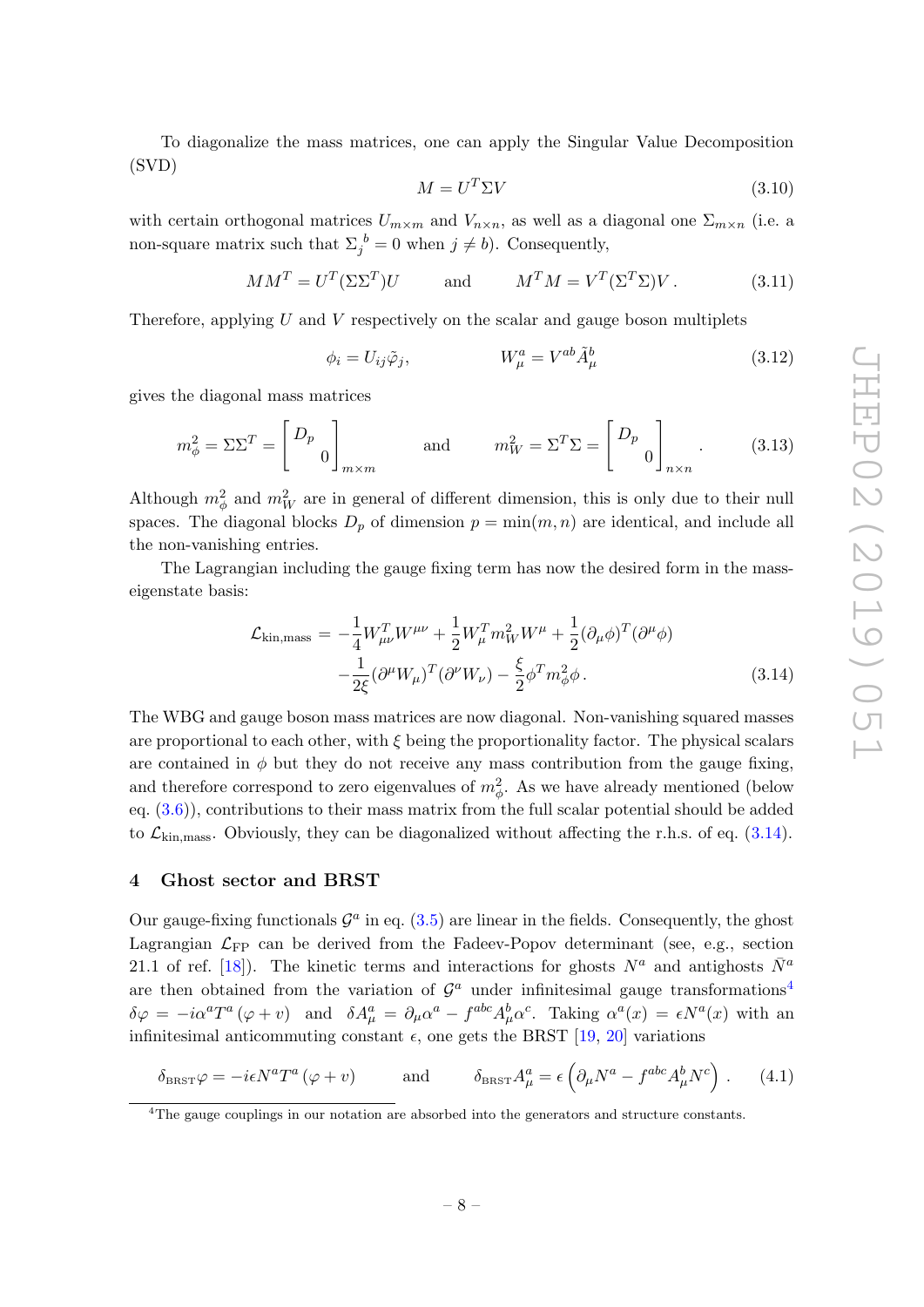The BRST variation of  $\mathcal{G}^a$  follows from the above equations, and can be expressed as

<span id="page-9-1"></span>
$$
\delta_{\text{BRST}} \mathcal{G}^a = \epsilon M_F^{ab} N^b \,. \tag{4.2}
$$

The ghost Lagrangian can now be written in a compact form

<span id="page-9-2"></span>
$$
\mathcal{L}_{\rm FP} = \bar{N}^a X^{ab} M_F^{bc} N^d \,,\tag{4.3}
$$

where  $X^{ab}$  is an arbitrary field-independent matrix, albeit with a non-vanishing determinant. A modification of  $X^{ab}$  results in changing the Fadeev-Popov determinant by an irrelevant normalization constant. For future convenience, we set  $X^{ab} = J^{ab}$ . Then our explicit expression for  $\mathcal{L}_{FP}$  becomes

$$
\mathcal{L}_{\rm FP} = J^{ab} \bar{N}^a \Box N^b + \xi \bar{N}^a [v^T T^a K T^b v] N^b + \bar{N}^a \overleftarrow{\partial}^\mu J^{ab} f^{bcd} A^c_\mu N^d + \xi \bar{N}^a [v^T T^a K T^b \varphi] N^b ,
$$
(4.4)

where the last two terms describe ghost interactions with the gauge bosons and scalars.

The BRST variations of ghost and antighosts take the standard form

<span id="page-9-0"></span>
$$
\delta_{\text{BRST}} N^a = \frac{\epsilon}{2} f^{abc} N^b N^c \qquad \text{and} \qquad \delta_{\text{BRST}} \bar{N}^a = \frac{\epsilon}{\xi} \mathcal{G}^a \,. \tag{4.5}
$$

The nilpotence of BRST on  $\varphi$  and  $A^a_\mu$  follows from eq. [\(4.1\)](#page-8-3) and  $\delta_{\text{BRST}}N^a$  [\(4.5\)](#page-9-0). A short calculation to check this fact is exactly the same as in theories without higher-dimensional operators. Since  $\mathcal{G}^a$  is linear in the fields, one concludes that BRST is nilpotent on  $\mathcal{G}^a$ , as well, which implies that  $\delta_{\text{BRST}}\left(M_F^{ab}N^b\right) = 0$ . The latter equality together with the expression for  $\delta_{\text{BRST}}\bar{N}^a$  [\(4.5\)](#page-9-0) and eq. [\(4.2\)](#page-9-1) are sufficient to see that

$$
\mathcal{L}_{\rm GF} + \mathcal{L}_{\rm FP} = -\frac{1}{2\xi} \mathcal{G}^a J^{ab} \mathcal{G}^b + \bar{N}^a J^{ab} M_F^{bc} N^c \tag{4.6}
$$

is invariant under BRST, irrespectively of what the actual form of  $\mathcal{G}^a$  is. The remaining parts of the Lagrangian are BRST-invariant thanks to their gauge invariance.

The matrices parameterizing the ghost kinetic and mass terms in eq.  $(4.4)$  are identical/proportional to those for the gauge bosons in eq.  $(3.6)$ . Thus, the ghost mass eigenstates

<span id="page-9-3"></span>
$$
\eta = VJ^{\frac{1}{2}}N \quad \text{and} \quad \bar{\eta} = VJ^{\frac{1}{2}}\bar{N}, \tag{4.7}
$$

are obtained with precisely the same transformations as in eqs.  $(3.7)$  and  $(3.12)$ , which leads to

$$
\mathcal{L}_{\rm FP} = \bar{\eta}^T \Box \eta + \xi \,\bar{\eta}^T m_W^2 \eta + \text{(interactions)}\,. \tag{4.8}
$$

Ghost masses are thus proportional to the corresponding gauge boson ones, with  $\xi$  being the proportionality factor, as in a theory with no higher-dimensional operators. However, the ghost interactions and the BRST variations of antighosts are, in general, affected by the presence of such operators.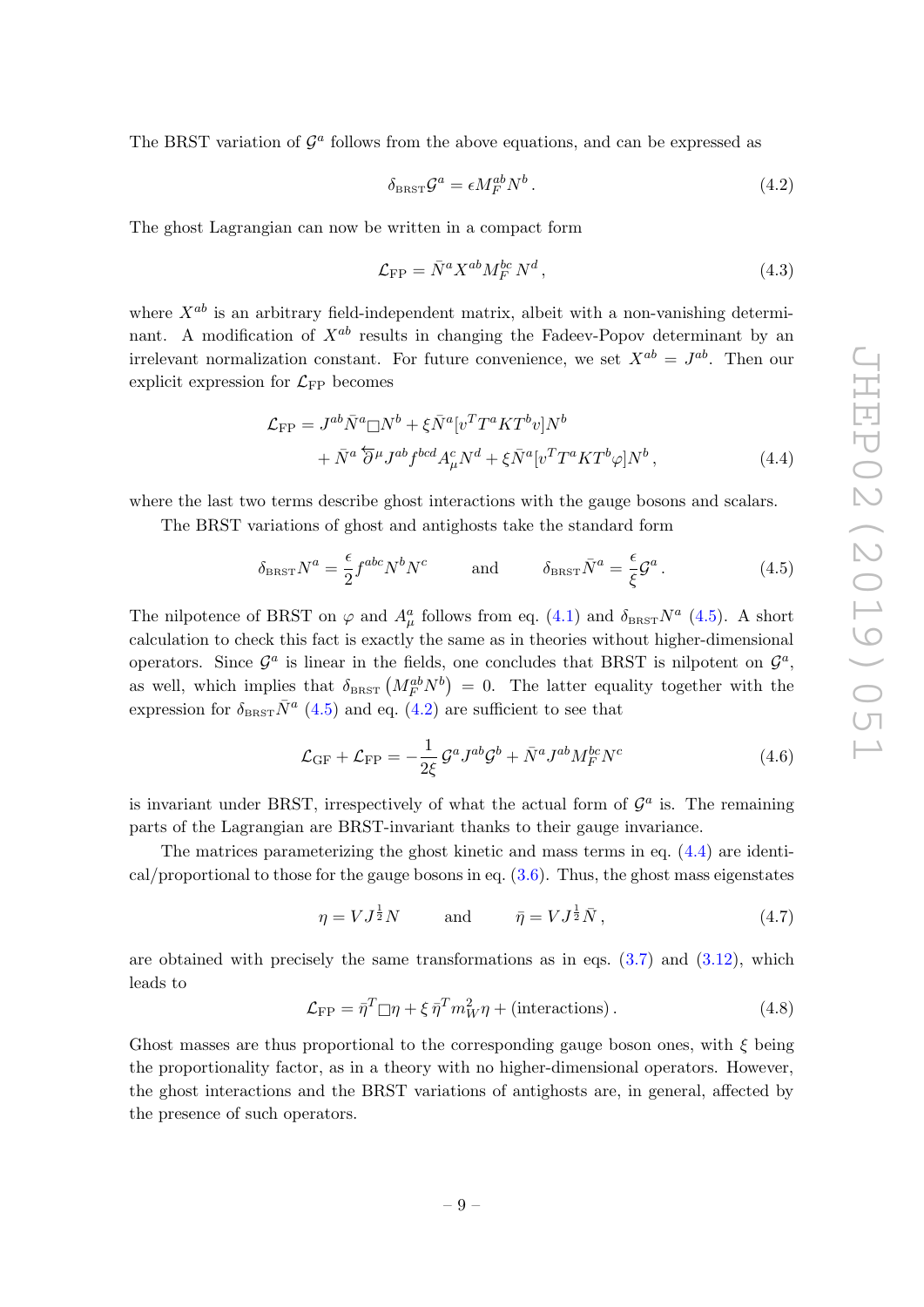#### <span id="page-10-0"></span>5 Summary

We described a procedure for introducing the  $R_{\xi}$  gauge fixing in effective theories that arise after heavy particle decoupling, taking into account operators of arbitrarily high dimension. The scalar field VEVs were assumed to be much smaller than the scale Λ whose inverse powers multiply higher-dimensional terms in the Lagrangian. Treating all such terms as interactions allowed us to simplify their structure with the help of EOM. We showed that it is possible to perform this simplification in such a way that only operators with single derivatives of the scalar fields  $\Phi$ , and no derivatives of the gauge field strength tensor  $F^a_{\mu\nu}$  matter for bilinear terms in  $A^a_\mu$  and  $\varphi = \Phi - \langle \Phi \rangle$ . They were parameterized by two matrices depending on  $\Phi$  alone, with no derivatives. Such matrices become constant when  $\Phi$  is replaced by its VEV, and then all the bilinear terms can be resummed into the propagators.<sup>[5](#page-10-2)</sup>

Further steps of our  $R_{\xi}$  gauge-fixing procedure were technically similar to what one does in theories with initially non-diagonal kinetic terms and without higher-dimensional operators. Relations between masses of the gauge bosons, WBG bosons and ghosts remain the same as in the case with canonical kinetic terms. However, the BRST invariance is maintained only after taking into account the full dependence on  $\Phi$  in the operators that contain the kinetic and mass terms. Diagonalization of these terms proceeds via field redefinitions that are not gauge-covariant, and depend on Wilson coefficients of higherdimensional operators. For this reason, the ghost terms and BRST transformations are most conveniently specified before such a diagonalization is performed. The resulting interactions in the mass-eigenstate basis (including those of the ghosts) are affected by the presence of higher-dimensional operators.

### Acknowledgments

MM has been partially supported by the National Science Center, Poland, under the research project 2017/25/B/ST2/00191, and through the HARMONIA project under contract UMO-2015/18/M/ST2/00518. MP acknowledges financial support by the Polish National Science Center under the Beethoven series grant number DEC-2016/23/G/ST2/04301. JR has been partially supported by the National Science Center, Poland, under the research projects DEC-2015/19/B/ST2/02848 and DEC-2015/18/M/ST2/00054. KS would like to thank the Greek State Scholarships Foundation (IKY) for full financial support through the Operational Programme "Human Resources Development, Education and Lifelong Learning, 2014–2020."

### <span id="page-10-1"></span>A The EFT building blocks

In numerous approaches to EFTs with linearly realized gauge symmetries, higher-dimensional operators are constructed from products of gauge field strength tensors, matter fields,

<span id="page-10-2"></span> $5B$ eyond tree level, one renormalizes the two-point one-particle-irreducible Green's functions treating all the UV counterterms as interactions, including the EOM-vanishing and/or gauge-variant ones. Next, the renormalized bilinear terms are the basis for defining the propagators.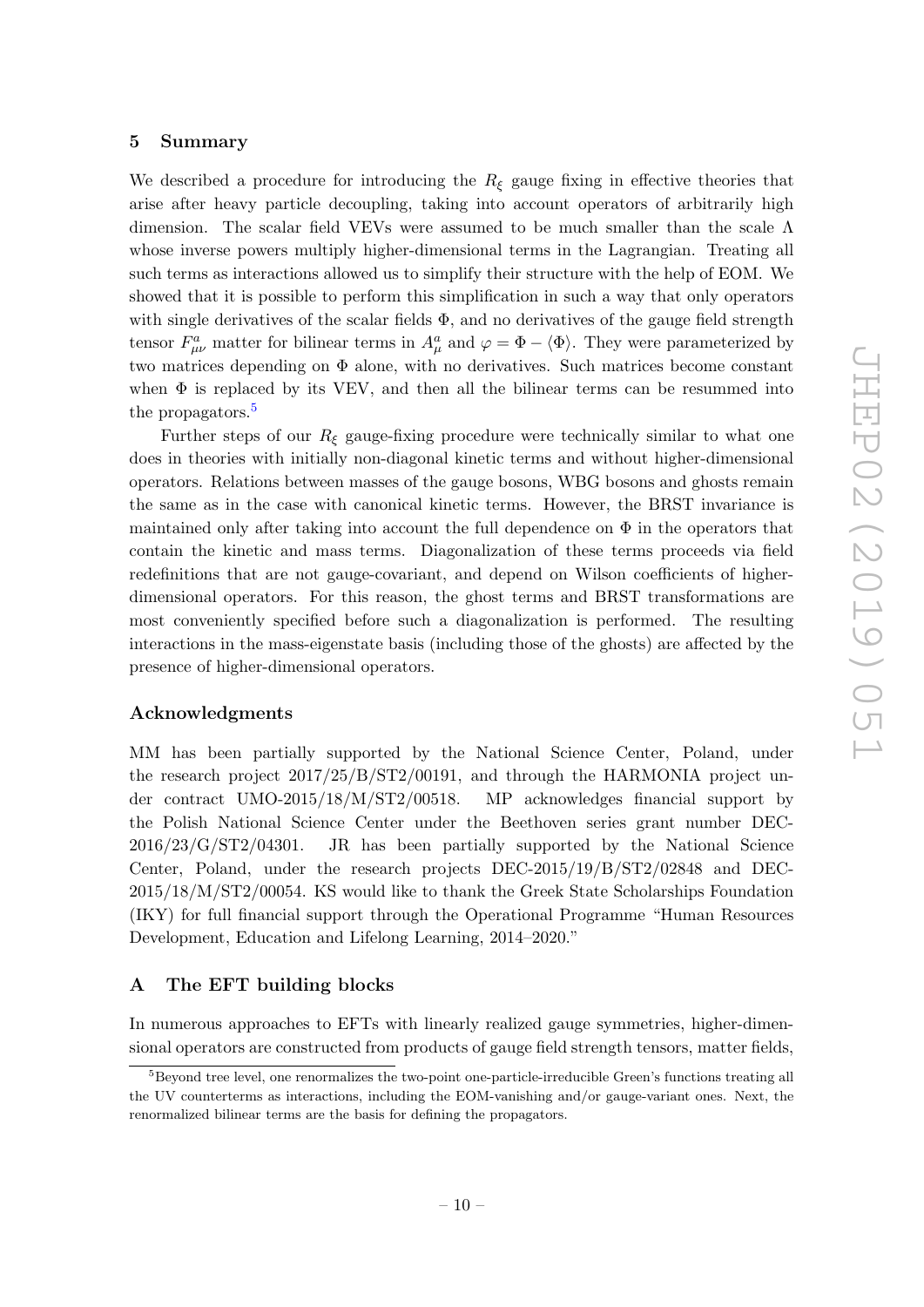and their covariant derivatives, as dictated by gauge invariance. However, a frequently asked question is whether any operator containing non-covariant objects like the usual partial derivatives could be gauge invariant and, at the same time, not expressible in terms of covariant derivatives. A very compact (negative) answer to this question was given in footnote 3 of ref. [\[3\]](#page-16-13), while an extended version can be found in appendix A of ref. [\[21\]](#page-17-2). Here, we recall the relevant argument once again.

If the requirement of gauge invariance was not imposed, a local EFT Lagrangian density  $\mathcal L$  at a spacetime point x would be a polynomial in fields and their multiple partial derivatives at this point. For a scalar matter field  $\Phi$ , its partial derivative can be trivially re-written in terms of the covariant one as

$$
\partial_{\mu}\Phi = \left(\partial_{\mu} + iA_{\mu}^{a}T^{a} - iA_{\mu}^{a}T^{a}\right)\Phi = D_{\mu}\Phi - iA_{\mu}^{a}T^{a}\Phi. \tag{A.1}
$$

Another partial differentiation of this expression gives

$$
\partial_{\nu}\partial_{\mu}\Phi = \left(D_{\nu} - iA_{\nu}^{b}T^{b}\right)D_{\mu}\Phi - i(\partial_{\nu}A_{\mu}^{a})T^{a}\Phi - iA_{\mu}^{a}T^{a}\left(D_{\nu} - iA_{\nu}^{b}T^{b}\right)\Phi, \tag{A.2}
$$

and so on. Thus,  $\mathcal L$  can be re-written in terms of the matter fields, their covariant derivatives, as well as gauge fields and their multiple partial derivatives  $6$ 

$$
\partial_{\mu_1} \dots \partial_{\mu_{k-1}} A^a_{\mu_k} = \partial_{(\mu_1} \dots \partial_{\mu_{k-1}} A^a_{\mu_k}) + \frac{1}{k!} \sum_{\sigma} \left( \partial_{\mu_1} \dots \partial_{\mu_{k-1}} A^a_{\mu_k} - \partial_{\mu_{\sigma(1)}} \dots \partial_{\mu_{\sigma(k-1)}} A^a_{\mu_{\sigma(k)}} \right)
$$
  
=  $\partial_{(\mu_1} \dots \partial_{\mu_{k-1}} A^a_{\mu_k}) + \frac{1}{k} \sum_{j=1}^{k-1} \partial_{\mu_1} \dots \partial_{\mu_j} \dots \partial_{\mu_{k-1}} \left[ \partial_{\mu_j} A^a_{\mu_k} - \partial_{\mu_k} A^a_{\mu_j} \right].$ 

The last term in the square bracket equals to  $F^a_{\mu_j\mu_k} + f^{abc} A^b_{\mu_j} A^c_{\mu_k}$ . Under further differentiation, the tensor F can be treated in the same manner as  $\Phi$  above, so only covariant derivatives of F remain. Thus, further differentiation and subsequent symmetrization of partial derivatives of  $A$  as above will eventually give us an expression containing  $F$  and its covariant derivatives, as well as A and its fully symmetrized partial derivatives only.

At this point, still before imposing gauge invariance on  $\mathcal{L}$ , all the EFT operators are expressed in terms of matter fields and gauge field strength tensors, covariant derivatives of them, as well as the fully symmetrized partial derivatives  $\partial_{(\mu_1} \dots \partial_{\mu_{k-1}} A^a_{\mu_k)}$ , including the zeroth-order one  $(k = 1)$  being equal to the A field itself.

It remains to be shown that no fully symmetrized derivatives of A can survive once the gauge-invariance requirement is imposed. One can do this by considering a series of gauge transformations that sets all such derivatives  $(k = 1, 2, 3, ...)$  to zero at a single but arbitrary spacetime point  $x_P$ . We begin with a transformation whose infinitesimal form is

$$
A^a_\nu(x) \to A^a_\nu(x) + \partial_\nu \alpha^a(x) - f^{abc} A^b_\nu(x) \alpha^c(x) \quad \text{with} \quad \alpha^a(x) = -(x - x_P)^\rho A^a_\rho(x_P). \tag{A.3}
$$

After such a transformation, we have  $A^a_\nu(x_P) = 0$ . Next, we perform another transformation choosing  $\alpha^a(x) = -\frac{1}{2}$  $\frac{1}{2}(x-x_P)^{\rho}(x-x_P)^{\sigma}\partial_{\rho}A_{\sigma}^a(x_P)$ . It preserves the condition

<span id="page-11-0"></span><sup>&</sup>lt;sup>6</sup>Symmetrization and/or antisymmetrization of k indices in our notation goes with a factor of  $1/k!$ .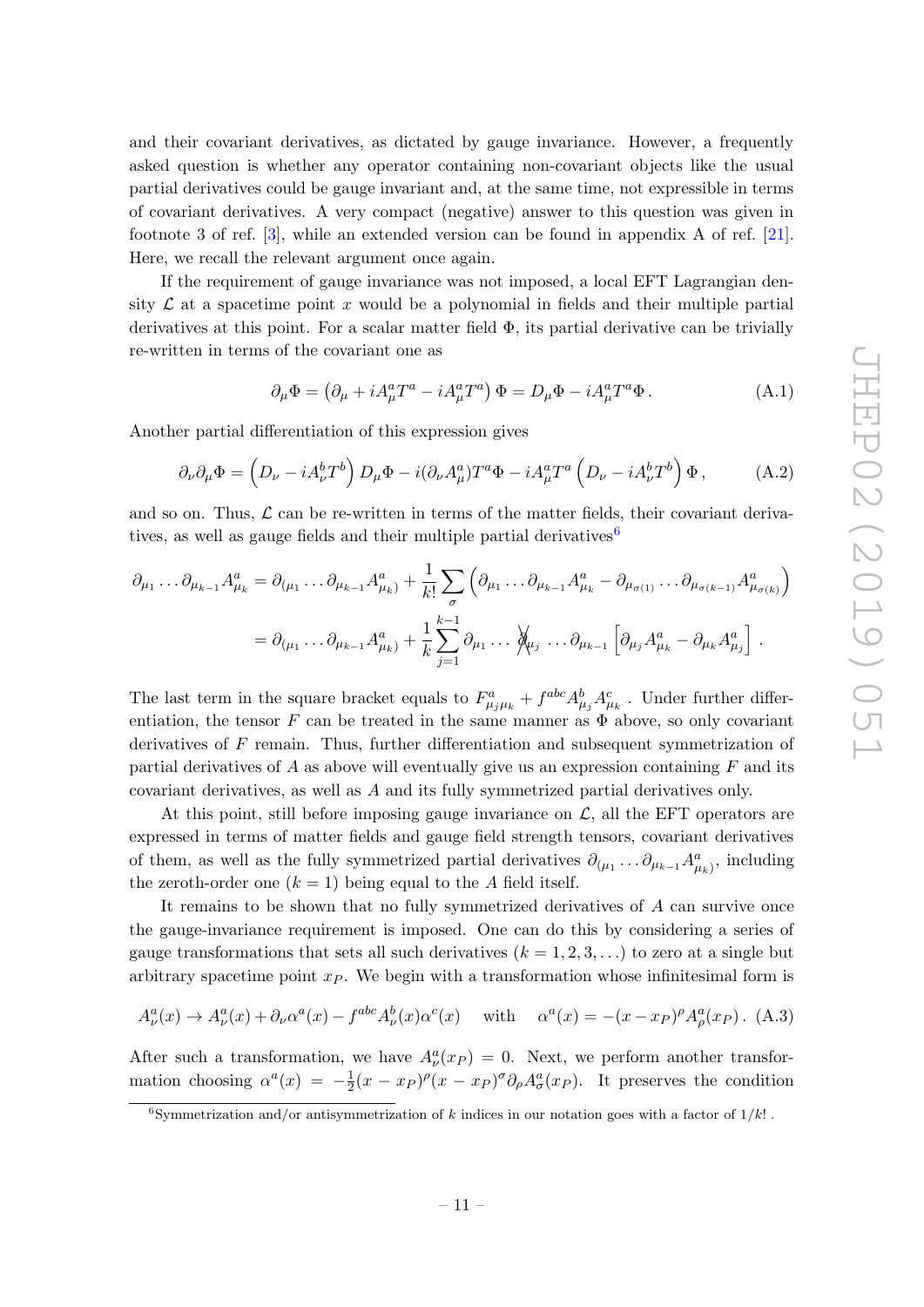$A^a_\nu(x_P) = 0$  because  $\alpha^a(x_P) = \partial_\mu \alpha^a(x_P) = 0$ . Moreover, it nullifies the first symmetrized derivative of A at  $x_P$  because  $\partial_\mu \partial_\nu \alpha^a = -\partial_{(\mu} A^a_{\nu)}(x_P)$ . Further transformations proceed in an analogous manner. At the k-th step, we choose

$$
\alpha^{a}(x) = -\frac{1}{k!}(x - x_{P})^{\rho_{1}} \dots (x - x_{P})^{\rho_{k}} \partial_{\rho_{1}} \dots \partial_{\rho_{k-1}} A^{a}_{\rho_{k}}(x_{P}). \tag{A.4}
$$

It preserves the conditions  $A^a_\nu(x_P) = \partial_{(\mu} A^a_{\nu)}(x_P) = \ldots = \partial_{(\mu_1} \ldots \partial_{\mu_{k-2}} A^a_{\nu)}(x_P) = 0$  because  $\alpha^{a}(x_{P}) = \partial_{\mu}\alpha^{a}(x_{P}) = \ldots = \partial_{\mu_{1}}\ldots\partial_{\mu_{k-1}}\alpha^{a}(x_{P}) = 0.$  Moreover, it nullifies the  $(k-1)$ th symmetrized derivative of A at  $x_P$  because  $\partial_{\mu_1} \dots \partial_{\mu_k} \alpha^a = -\partial_{(\mu_1} \dots \partial_{\mu_{k-1}} A^a_{\mu_k)}(x_P)$ . Working with a full (non-infinitesimal) form of the gauge transformations would not affect our arguments because higher-order terms in  $\alpha^a$  go with higher powers of  $(x - x_P)$ .

We have thus shown that in a particular gauge, any local operator at  $x_P$  (even a gaugevariant one) can be written in terms of matter fields, gauge field strength tensors and their covariant derivatives only. For a gauge invariant operator, this statement remains true at  $x_P$  in any gauge, just because the operator is gauge invariant by definition. Since the point  $x_P$  was arbitrary, we conclude that gauge invariant local Lagrangian densities at any point can be written in terms of matter fields, gauge field strength tensors and their covariant derivatives only.

#### <span id="page-12-0"></span>B Distinct gauge-fixing parameters

Our discussion in sections [3](#page-6-0) and [4](#page-8-0) was restricted to the case of a single gauge-fixing parameter  $\xi$ . Here, we generalize it to the case when distinct gauge-fixing parameters are used for each of the gauge-boson mass eigenstates. The last two terms of eq.  $(3.14)$  take then the form

<span id="page-12-2"></span>
$$
-\frac{1}{2}(\partial^{\mu}W_{\mu})^{T}\hat{\xi}_{D}^{-1}(\partial^{\nu}W_{\nu}) - \frac{1}{2}\phi^{T}(\Sigma\hat{\xi}_{D}\Sigma^{T})\phi, \qquad (B.1)
$$

where  $\hat{\xi}_D$  is a diagonal matrix with arbitrary but non-vanishing real entries. Since both  $\Sigma_{m\times n}$  and  $(\hat{\xi}_D)_{n\times n}$  are diagonal, it is evident that the scalar mass matrix  $(\Sigma \hat{\xi}_D \Sigma^T)$  is diagonal. Moreover, all its non-vanishing entries are given by non-vanishing entries of the diagonal matrix  $\Sigma^T \Sigma \hat{\xi}_D = m_W^2 \hat{\xi}_D$ .

To achieve such a result, we start over with a differently defined  $\mathcal{L}_{GF}$ , namely

$$
\mathcal{L}_{GF} = -\frac{1}{2} \mathcal{G}^a Z^{ab} \mathcal{G}^b \,, \tag{B.2}
$$

with

<span id="page-12-1"></span>
$$
Z = J^{\frac{1}{2}}V^T \hat{\xi}_D^{-1} V J^{\frac{1}{2}} \quad \text{and} \quad \mathcal{G}^a = \partial^\mu A^a_\mu - i(Z^{-1})^{ac} \left[ \varphi^T K T^c v \right]. \tag{B.3}
$$

The matrix  $Z$  is specified in terms the same orthogonal matrix  $V$  that appeared in eq.  $(3.10)$ for the  $\tilde{\xi}_D \sim 1$  case.

The "unwanted" mixing cancels out without making use of the explicit form of Z in eq.  $(B.3)$ , and we arrive at a new version of eq.  $(3.6)$ , where the only modification is the replacement of  $J/\xi$  by Z in the last two terms. Next, the fields get redefined as in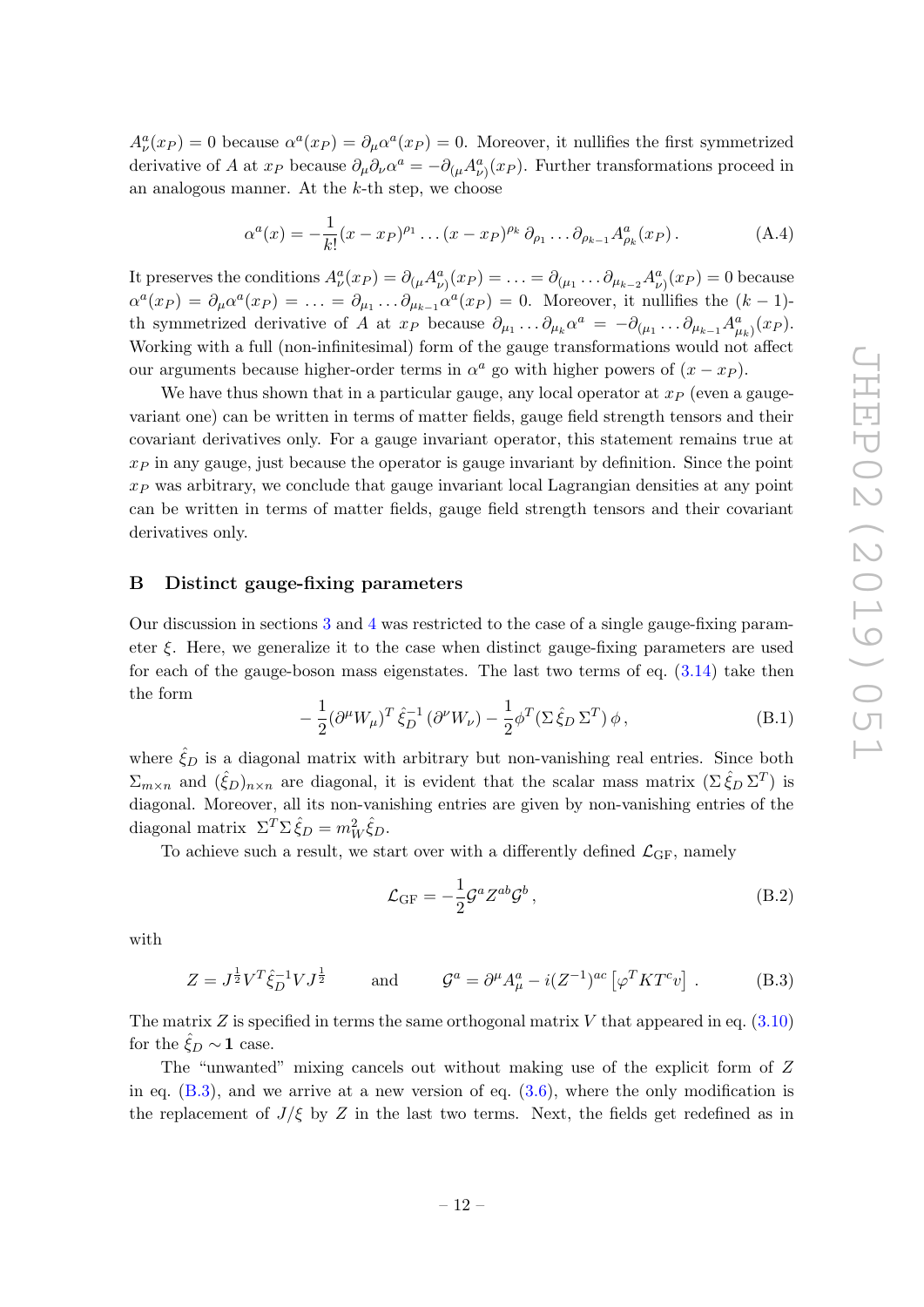eq.  $(3.7)$ , which gives us eq.  $(3.8)$  with the first three terms unaltered, and the last two taking the form

$$
-\frac{1}{2}(\partial^{\mu}\tilde{A}_{\mu})^{T}V^{T}\hat{\xi}_{D}^{-1}V(\partial^{\nu}\tilde{A}_{\nu}) - \frac{1}{2}\tilde{\varphi}^{T}\left(MV^{T}\hat{\xi}_{D}VM^{T}\right)\tilde{\varphi}.
$$
 (B.4)

Finally, we substitute  $M = U^T \Sigma V$ , and perform the final rotation of the fields as in eq.  $(3.12)$ . This way we arrive at eq.  $(B.1)$ .

As far as the ghost terms are concerned, the expression  $\mathcal{L}_{FP} = \bar{N}^a J^{ab} M^{bc}_F N^c$  remains valid. However,  $M_F$  defined through eq. [\(4.2\)](#page-9-1) now depends on  $\hat{\xi}_D$  because  $\mathcal{G}^a$  in eq. [\(B.3\)](#page-12-1) does. Explicitly, one finds

$$
\mathcal{L}_{\rm FP} = \bar{N}^T J \Box N + \bar{N}^T J^{\frac{1}{2}} V^T \hat{\xi}_D V M^T M J^{\frac{1}{2}} N + \text{(interactions)}.
$$
 (B.5)

Diagonalization of the ghost kinetic and mass terms proceeds as in eq.  $(4.7)$ , which leads to

$$
\mathcal{L}_{\rm FP} = \bar{\eta}^T \Box \eta + \bar{\eta}^T m_W^2 \hat{\xi}_D \eta + \text{(interactions)}.
$$
 (B.6)

The BRST variations of  $\varphi$ ,  $A_{\mu}^{a}$  and  $N^{a}$  remain the same as in eqs. [\(4.1\)](#page-8-3) and [\(4.5\)](#page-9-0), while  $\delta_\text{BRST} \bar{N}^a = \epsilon \left( J^{-1} Z \right)^{ab} \mathcal{G}^b.$ 

#### <span id="page-13-0"></span>C Scalars in complex representations

When setting up our notation in section [2,](#page-2-0) all the spin-0 degrees of freedom were expressed in terms of real scalar fields. Such a notation is not common in the SM and/or SMEFT where scalars furnish complex representations of the gauge group. To facilitate re-expressing complex fields in terms of real ones, we recall a few useful identities below.

For N complex scalar fields denoted collectively by  $H$ , the corresponding set of  $2N$ real fields  $\Phi$  is

$$
\Phi = \mathcal{U}\Psi, \quad \text{with} \quad \Psi = \begin{pmatrix} H \\ H^* \end{pmatrix} \quad \text{and} \quad \mathcal{U} = \frac{S}{\sqrt{2}} \begin{pmatrix} \mathbf{1}_{N \times N} & \mathbf{1}_{N \times N} \\ -i\mathbf{1}_{N \times N} & i\mathbf{1}_{N \times N} \end{pmatrix}, \quad \text{(C.1)}
$$

where S is an arbitrary orthogonal  $2N \times 2N$  matrix. The matrix U is unitary. Denoting the gauge group representation generators for H by  $C^a$ , we have  $D_\mu H = (\partial_\mu + iA_\mu^a C^a) H$ . Consequently,  $D_{\mu}\Psi = (\partial_{\mu} + iA_{\mu}^a P^a) \Psi$  and  $D_{\mu}\Phi = \mathcal{U}D_{\mu}\Psi = \mathcal{U}(\partial_{\mu} + iA_{\mu}^a P^a) \Psi =$  $\mathcal{U}\left(\partial_{\mu}+iA^{a}_{\mu}P^{a}\right)\mathcal{U}^{\dagger}\Phi=\left(\partial_{\mu}+iA^{a}_{\mu}T^{a}\right)\Phi,$  where

$$
P^{a} = \begin{pmatrix} C^{a} & \mathbf{0}_{N \times N} \\ \mathbf{0}_{N \times N} & -C^{a*} \end{pmatrix} \text{ and } T^{a} = \mathcal{U}P^{a}\mathcal{U}^{\dagger} = iS \begin{pmatrix} \text{Im } C^{a} & \text{Re } C^{a} \\ -\text{Re } C^{a} & \text{Im } C^{a} \end{pmatrix} S^{T}.
$$
 (C.2)

Hermiticity of  $C^a$  implies that  $P^a = P^{a\dagger}$  and  $T^a = T^{a\dagger}$ . Moreover,  $T^a$  are manifestly antisymmetric, and all their components are imaginary.

With the above expressions at hand, any operator containing  $H$  and its covariant derivatives (or their complex conjugates) can easily be expressed in terms of  $\Phi$  and its covariant derivatives. Returning to the notation in terms of  $\Psi$  and then H is also straightforward at any desired instance.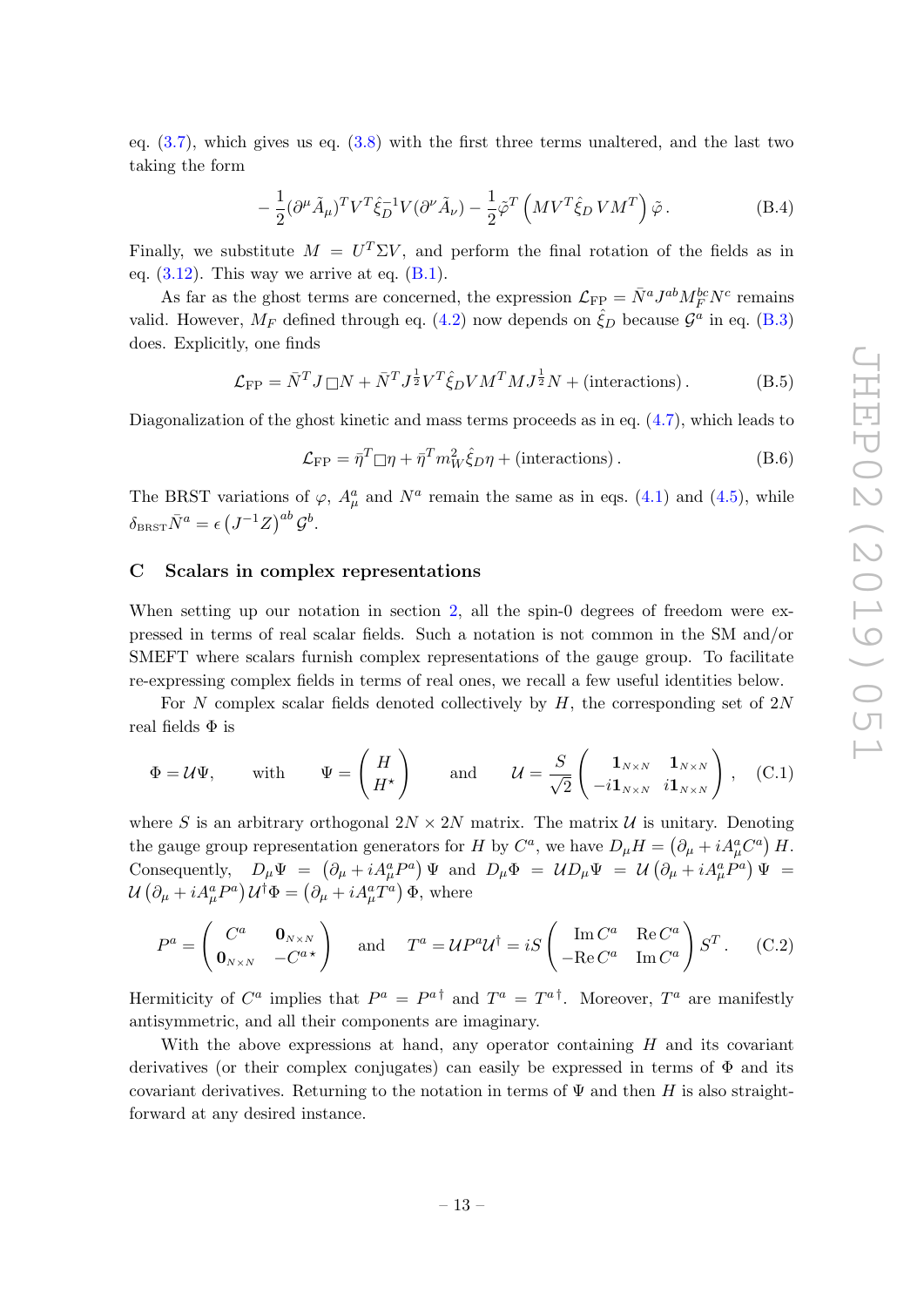#### <span id="page-14-0"></span>D Gauge fixing in the SMEFT

As an example, we apply our formalism to the electroweak sector of SMEFT, with the gauge group  $SU(2) \times U(1)$ , considered to any fixed order in the  $1/\Lambda$  expansion. Following the notation of appendix [C,](#page-13-0) the complex Higgs doublet and its covariant derivative can be written as

$$
H = \begin{pmatrix} H^+ \\ H^0 \end{pmatrix} \equiv \frac{1}{\sqrt{2}} \begin{pmatrix} \phi_2 + i\phi_1 \\ \phi_4 - i\phi_3 \end{pmatrix}, \qquad D_\mu H = \left( \partial_\mu + \frac{ig}{2} \sigma^a W^a_\mu + \frac{ig'}{2} B_\mu \right) H. \quad (D.1)
$$

For switching to the real notation, we choose

$$
S = \begin{pmatrix} 0 & 0 & 1 & 0 \\ 1 & 0 & 0 & 0 \\ 0 & 0 & 0 & -1 \\ 0 & 1 & 0 & 0 \end{pmatrix},
$$
 (D.2)

which gives  $\Phi = (\phi_1, \phi_2, \phi_3, \phi_4)$  and  $D_\mu \Phi = (\partial_\mu + i T^a V_\mu^a) \Phi$ , with  $V_\mu^a = (W_\mu^1, W_\mu^2, W_\mu^3, B_\mu)$ , and

$$
T^{1} = \frac{ig}{2} S \begin{pmatrix} \mathbf{0}_{2 \times 2} & \sigma^{1} \\ -\sigma^{1} & \mathbf{0}_{2 \times 2} \end{pmatrix} S^{T}, \qquad T^{2} = \frac{g}{2} S \begin{pmatrix} \sigma^{2} & \mathbf{0}_{2 \times 2} \\ \mathbf{0}_{2 \times 2} & \sigma^{2} \end{pmatrix} S^{T},
$$
  
\n
$$
T^{3} = \frac{ig}{2} S \begin{pmatrix} \mathbf{0}_{2 \times 2} & \sigma^{3} \\ -\sigma^{3} & \mathbf{0}_{2 \times 2} \end{pmatrix} S^{T}, \qquad T^{4} = \frac{ig'}{2} S \begin{pmatrix} \mathbf{0}_{2 \times 2} & \mathbf{1}_{2 \times 2} \\ -\mathbf{1}_{2 \times 2} & \mathbf{0}_{2 \times 2} \end{pmatrix} S^{T}.
$$
 (D.3)

The matrices  $T^a$  are proportional to those in eq. (9) of ref. [\[8\]](#page-16-6). After the Higgs field takes its VEV  $\langle \Phi \rangle = (0, 0, 0, v)$ , the surviving electromagnetic U(1)<sub>em</sub> gauge transformations act on the charged gauge bosons as follows:

$$
W^{\pm}_{\mu} = \frac{1}{\sqrt{2}} (W_{\mu}^{1} \mp iW_{\mu}^{2}) \rightarrow e^{\pm i\alpha} \frac{1}{\sqrt{2}} (W_{\mu}^{1} \mp iW_{\mu}^{2}), \qquad (D.4)
$$

which is equivalent to

$$
\begin{pmatrix} W_{\mu}^{1} \\ W_{\mu}^{2} \end{pmatrix} \rightarrow \begin{pmatrix} \cos \alpha & \sin \alpha \\ -\sin \alpha & \cos \alpha \end{pmatrix} \begin{pmatrix} W_{\mu}^{1} \\ W_{\mu}^{2} \end{pmatrix} \equiv Q_{\alpha} \begin{pmatrix} W_{\mu}^{1} \\ W_{\mu}^{2} \end{pmatrix} . \tag{D.5}
$$

Thus, the gauge boson kinetic matrix  $J$  of eq.  $(3.2)$  must be invariant under the transformation

$$
\begin{pmatrix} Q_{\alpha}^T & \mathbf{0}_{2\times 2} \\ \mathbf{0}_{2\times 2} & \mathbf{1}_{2\times 2} \end{pmatrix} J \begin{pmatrix} Q_{\alpha} & \mathbf{0}_{2\times 2} \\ \mathbf{0}_{2\times 2} & \mathbf{1}_{2\times 2} \end{pmatrix} = J,
$$
\n(D.6)

which constrains it to the block-diagonal form

$$
J = \begin{pmatrix} 1+J_{+} & 0 & 0 & 0 \\ 0 & 1+J_{+} & 0 & 0 \\ 0 & 0 & 1+J_{1} & J_{3} \\ 0 & 0 & J_{3} & 1+J_{2} \end{pmatrix} \equiv \begin{pmatrix} J_{C} & \mathbf{0}_{2\times 2} \\ \mathbf{0}_{2\times 2} & J_{N} \end{pmatrix} .
$$
 (D.7)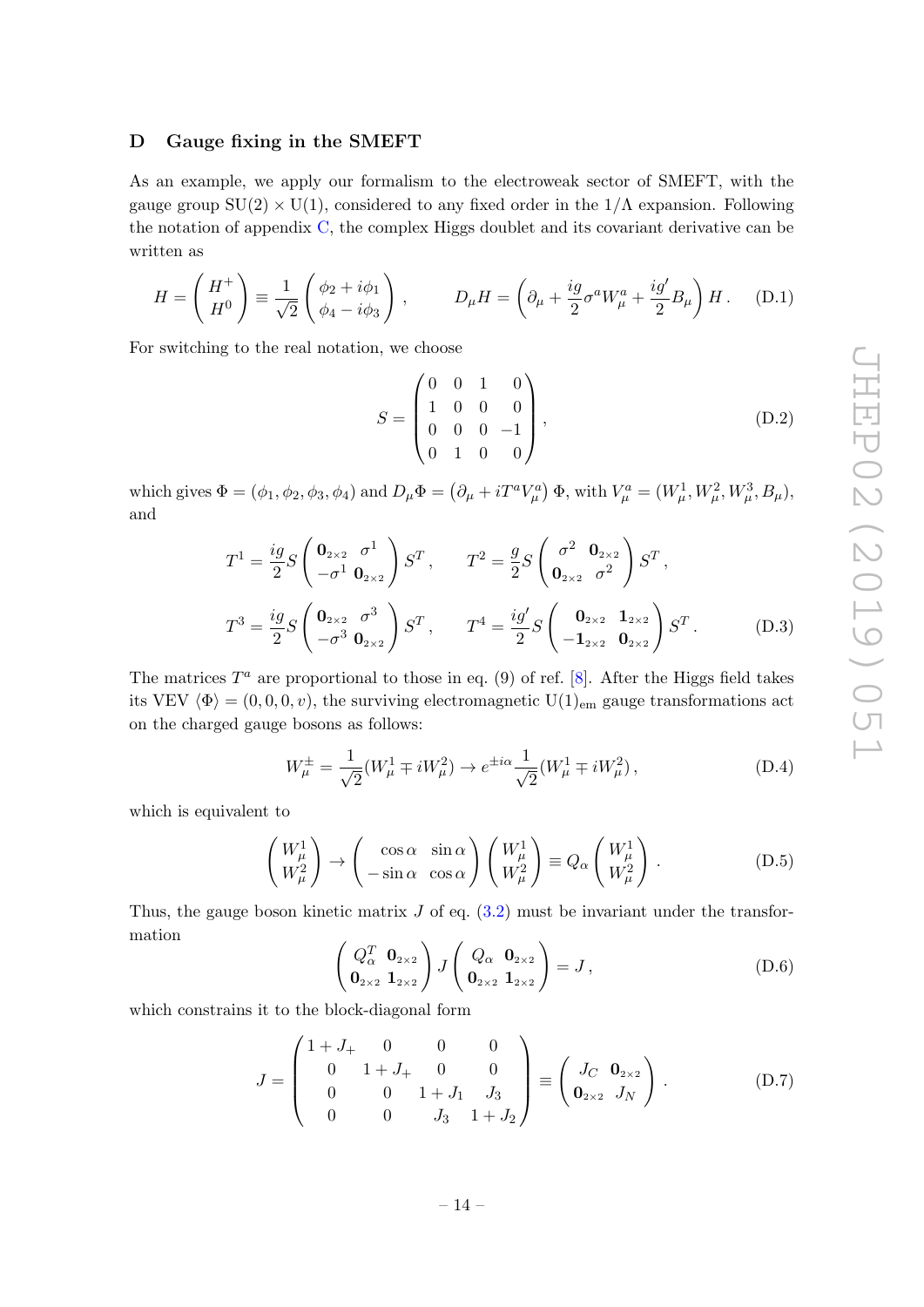The same argument ensures identical block-diagonal structure of the scalar kinetic matrix K and, in consequence, of the matrices  $M, U, V$  and  $\Sigma$  in eqs. [\(3.9\)](#page-7-4) and [\(3.10\)](#page-8-5).

In the charged sector, one finds  $\Sigma_C = M_W \mathbf{1}_{2 \times 2}$  and  $U_C = V_C = \mathbf{1}_{2 \times 2}$ , with the charged W-boson mass squared equal to

$$
M_W^2 = \frac{g^2 v^2}{4} \frac{1 + K_+}{1 + J_+} \,. \tag{D.8}
$$

In this sector, one should use a common gauge parameter  $\xi_W$  to preserve the U(1)<sub>em</sub> gauge symmetry. √

In the neutral sector, let us denote  $J_i' = 1 + J_i +$  $\det J_N$ , for  $i = 1, 2$ . Then one finds

$$
J_N^{1/2} = \frac{1}{\sqrt{J_1' + J_2'}} \begin{pmatrix} J_1' & J_3 \\ J_3 & J_2' \end{pmatrix},
$$
  

$$
J_N^{-1/2} = \frac{1}{\sqrt{(J_1' + J_2') \det J_N}} \begin{pmatrix} J_2' & -J_3 \\ -J_3 & J_1' \end{pmatrix},
$$
 (D.9)

and similarly for the neutral scalar kinetic matrix  $K_N$ . The matrices appearing in the SVD decomposition [\(3.10\)](#page-8-5) for the neutral sector are:  $\Sigma_N = \text{diag}(M_Z, 0)$ ,

$$
U_N = \begin{pmatrix} \cos \omega & \sin \omega \\ -\sin \omega & \cos \omega \end{pmatrix} \quad \text{and} \quad V_N = \begin{pmatrix} \cos \theta & -\sin \theta \\ \sin \theta & \cos \theta \end{pmatrix}, \quad (D.10)
$$

where  $\omega = \arctan(K_3/K'_1)$  and  $\theta = \arctan[(g'J'_1 + gJ_3)/(gJ'_2 + g'J_3)]$ . In the limit  $\Lambda \to \infty$ , we have  $\omega \to 0$  and  $\theta \to \theta_W \equiv \arctan(g'/g)$ . Since  $\mathcal{O}(v/\Lambda)$  effects are small by assumption, both angles should be close to these limiting values. The Z boson mass squared equals to

$$
M_Z^2 = \frac{v^2}{4} \left( g^2 + g'^2 + g'^2 J_1 + 2gg' J_3 + g^2 J_2 \right) \frac{1 + K_1}{\det J_N}.
$$
 (D.11)

The above formulae for the SVD matrices and gauge boson masses are valid in the SMEFT including operators up to any (fixed) dimension. For consistency, they must always be expanded to the same order in  $v/\Lambda$  to which the matrices K and J are known. Up to  $\mathcal{O}(v^2/\Lambda^2)$ , following ref. [\[7\]](#page-16-5), one has:

$$
J_{+} = J_{1} = -\frac{2v^{2}}{\Lambda^{2}} C^{\varphi W}, \qquad J_{2} = -\frac{2v^{2}}{\Lambda^{2}} C^{\varphi B}, \qquad J_{3} = \frac{v^{2}}{\Lambda^{2}} C^{\varphi WB}, \qquad (D.12)
$$

$$
K_{+} = K_{3} = 0,
$$
  $K_{1} = \frac{v^{2}}{2\Lambda^{2}} C^{\varphi D}, \qquad K_{2} = \frac{v^{2}}{2\Lambda^{2}} (C^{\varphi D} - 4C^{\varphi \Box}).$  (D.13)

After introducing the effective gauge couplings  $\bar{g} = g/\sqrt{1 + J_1}$ ,  $\bar{g}' = g'/\sqrt{1 + J_2}$  $\overline{1+J_2}$  and expanding in  $v/\Lambda$ , one recovers the gauge boson masses, gauge fixing terms and ghost interactions derived in ref. [\[7\]](#page-16-5).

Open Access. This article is distributed under the terms of the Creative Commons Attribution License [\(CC-BY 4.0\)](https://creativecommons.org/licenses/by/4.0/), which permits any use, distribution and reproduction in any medium, provided the original author(s) and source are credited.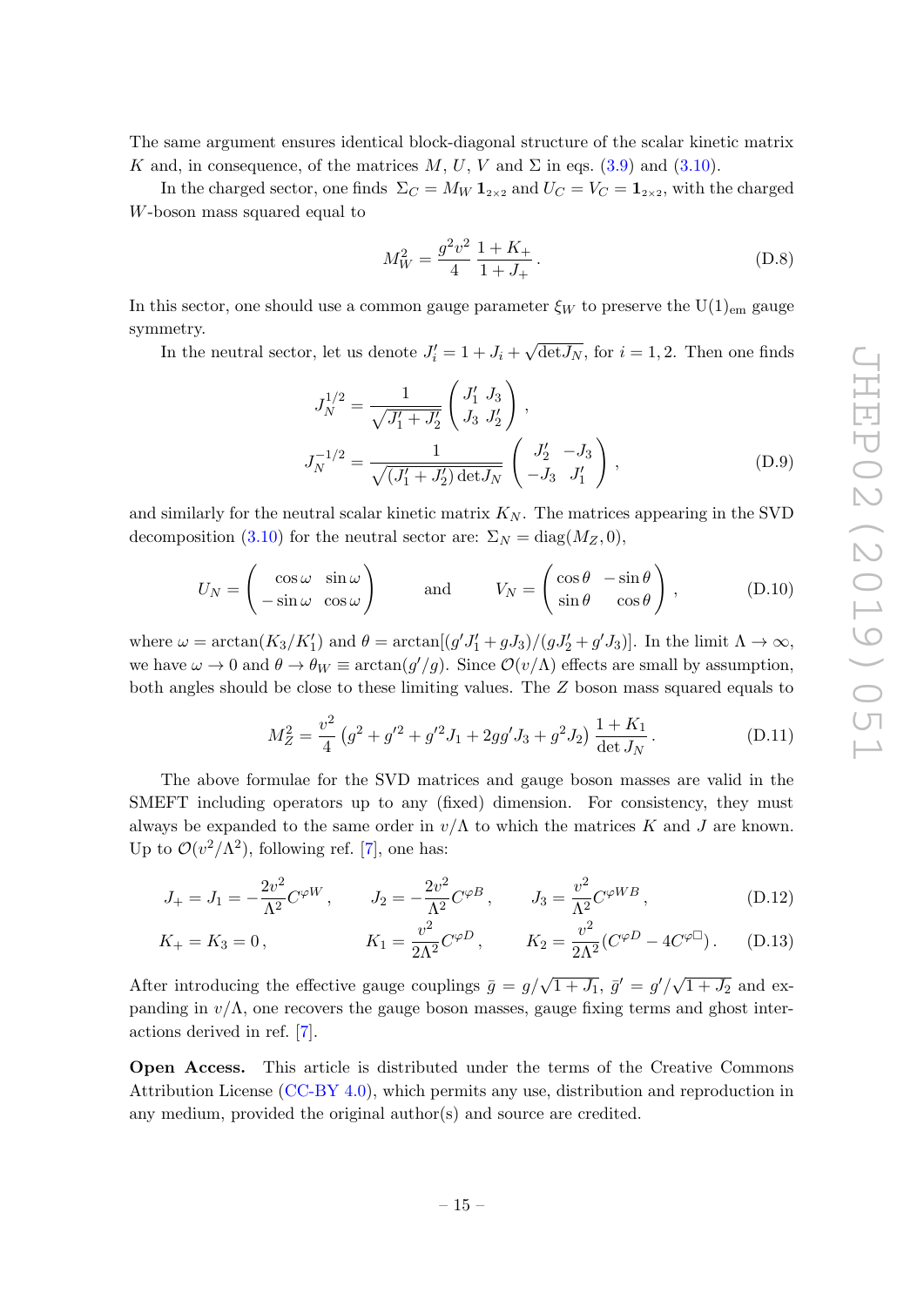## References

- <span id="page-16-0"></span>[1] Particle Data Group collaboration, Review of Particle Physics, [Phys. Rev.](https://doi.org/10.1103/PhysRevD.98.030001) D 98 (2018) [030001](https://doi.org/10.1103/PhysRevD.98.030001) [IN[SPIRE](https://inspirehep.net/search?p=find+J+%22Phys.Rev.,D98,030001%22)].
- <span id="page-16-1"></span>[2] W. Buchmüller and D. Wyler, *Effective Lagrangian Analysis of New Interactions and Flavor* Conservation, [Nucl. Phys.](https://doi.org/10.1016/0550-3213(86)90262-2) **B 268** (1986) 621 [IN[SPIRE](https://inspirehep.net/search?p=find+J+%22Nucl.Phys.,B268,621%22)].
- <span id="page-16-13"></span>[3] B. Grzadkowski, M. Iskrzyński, M. Misiak and J. Rosiek, *Dimension-Six Terms in the* Standard Model Lagrangian, JHEP 10 [\(2010\) 085](https://doi.org/10.1007/JHEP10(2010)085) [[arXiv:1008.4884](https://arxiv.org/abs/1008.4884)] [IN[SPIRE](https://inspirehep.net/search?p=find+EPRINT+arXiv:1008.4884)].
- <span id="page-16-2"></span>[4] B. Henning, X. Lu, T. Melia and H. Murayama, 2, 84, 30, 993, 560, 15456, 11962, 261485,  $\ldots$ : Higher dimension operators in the SM EFT, JHEP 08 [\(2017\) 016](https://doi.org/10.1007/JHEP08(2017)016) [[arXiv:1512.03433](https://arxiv.org/abs/1512.03433)] [IN[SPIRE](https://inspirehep.net/search?p=find+EPRINT+arXiv:1512.03433)].
- <span id="page-16-3"></span>[5] R.H. Parker, C. Yu, W. Zhong, B. Estey and H. Müller, *Measurement of the fine-structure* constant as a test of the Standard Model, Science 365 [\(2018\) 191.](https://doi.org/10.1126/science.aap7706)
- <span id="page-16-4"></span>[6] J. Aebischer, J. Kumar, P. Stangl and D.M. Straub, A Global Likelihood for Precision Constraints and Flavour Anomalies,  $arXiv:1810.07698$  [IN[SPIRE](https://inspirehep.net/search?p=find+EPRINT+arXiv:1810.07698)].
- <span id="page-16-5"></span>[7] A. Dedes, W. Materkowska, M. Paraskevas, J. Rosiek and K. Suxho, Feynman rules for the Standard Model Effective Field Theory in R<sub> $\epsilon$ </sub>-gauges, JHEP 06 [\(2017\) 143](https://doi.org/10.1007/JHEP06(2017)143) [[arXiv:1704.03888](https://arxiv.org/abs/1704.03888)] [IN[SPIRE](https://inspirehep.net/search?p=find+EPRINT+arXiv:1704.03888)].
- <span id="page-16-6"></span>[8] A. Helset, M. Paraskevas and M. Trott, Gauge fixing the Standard Model Effective Field Theory, [Phys. Rev. Lett.](https://doi.org/10.1103/PhysRevLett.120.251801) 120 (2018) 251801 [[arXiv:1803.08001](https://arxiv.org/abs/1803.08001)] [IN[SPIRE](https://inspirehep.net/search?p=find+EPRINT+arXiv:1803.08001)].
- <span id="page-16-7"></span>[9] T. Appelquist and J. Carazzone, Infrared Singularities and Massive Fields, [Phys. Rev.](https://doi.org/10.1103/PhysRevD.11.2856) D 11 [\(1975\) 2856](https://doi.org/10.1103/PhysRevD.11.2856) [IN[SPIRE](https://inspirehep.net/search?p=find+J+%22Phys.Rev.,D11,2856%22)].
- <span id="page-16-8"></span>[10] H.D. Politzer, Power Corrections at Short Distances, [Nucl. Phys.](https://doi.org/10.1016/0550-3213(80)90172-8) B 172 (1980) 349 [IN[SPIRE](https://inspirehep.net/search?p=find+J+%22Nucl.Phys.,B172,349%22)].
- <span id="page-16-10"></span>[11] H. Kluberg-Stern and J.B. Zuber, Renormalization of Nonabelian Gauge Theories in a Background Field Gauge. 2. Gauge Invariant Operators, Phys. Rev. D 12 [\(1975\) 3159](https://doi.org/10.1103/PhysRevD.12.3159) [IN[SPIRE](https://inspirehep.net/search?p=find+J+%22Phys.Rev.,D12,3159%22)].
- [12] C. Grosse-Knetter, Effective Lagrangians with higher derivatives and equations of motion, Phys. Rev. **D 49** [\(1994\) 6709](https://doi.org/10.1103/PhysRevD.49.6709) [[hep-ph/9306321](https://arxiv.org/abs/hep-ph/9306321)] [IN[SPIRE](https://inspirehep.net/search?p=find+EPRINT+hep-ph/9306321)].
- [13] C. Arzt, Reduced effective Lagrangians, [Phys. Lett.](https://doi.org/10.1016/0370-2693(94)01419-D) B 342 (1995) 189 [[hep-ph/9304230](https://arxiv.org/abs/hep-ph/9304230)] [IN[SPIRE](https://inspirehep.net/search?p=find+EPRINT+hep-ph/9304230)].
- [14] H. Simma, Equations of motion for effective Lagrangians and penguins in rare B decays, [Z.](https://doi.org/10.1007/BF01641888) Phys. C 61 [\(1994\) 67](https://doi.org/10.1007/BF01641888) [[hep-ph/9307274](https://arxiv.org/abs/hep-ph/9307274)] [IN[SPIRE](https://inspirehep.net/search?p=find+EPRINT+hep-ph/9307274)].
- [15] J. Wudka, Electroweak effective Lagrangians, [Int. J. Mod. Phys.](https://doi.org/10.1142/S0217751X94000959) A 9 (1994) 2301 [[hep-ph/9406205](https://arxiv.org/abs/hep-ph/9406205)] [IN[SPIRE](https://inspirehep.net/search?p=find+EPRINT+hep-ph/9406205)].
- <span id="page-16-11"></span>[16] A.V. Manohar, Introduction to Effective Field Theories, in Les Houches summer school: EFT in Particle Physics and Cosmology Les Houches, Chamonix Valley, France, July 3–28, 2017, 2018, [arXiv:1804.05863](https://arxiv.org/abs/1804.05863) [IN[SPIRE](https://inspirehep.net/search?p=find+EPRINT+arXiv:1804.05863)].
- <span id="page-16-9"></span>[17] J.C. Criado and M. Pérez-Victoria, Field redefinitions in effective theories at higher orders, [arXiv:1811.09413](https://arxiv.org/abs/1811.09413) [IN[SPIRE](https://inspirehep.net/search?p=find+EPRINT+arXiv:1811.09413)].
- <span id="page-16-12"></span>[18] M.E. Peskin and D.V. Schroeder, An Introduction to quantum field theory, Perseus Books Publishing, L.L.C. (1995).